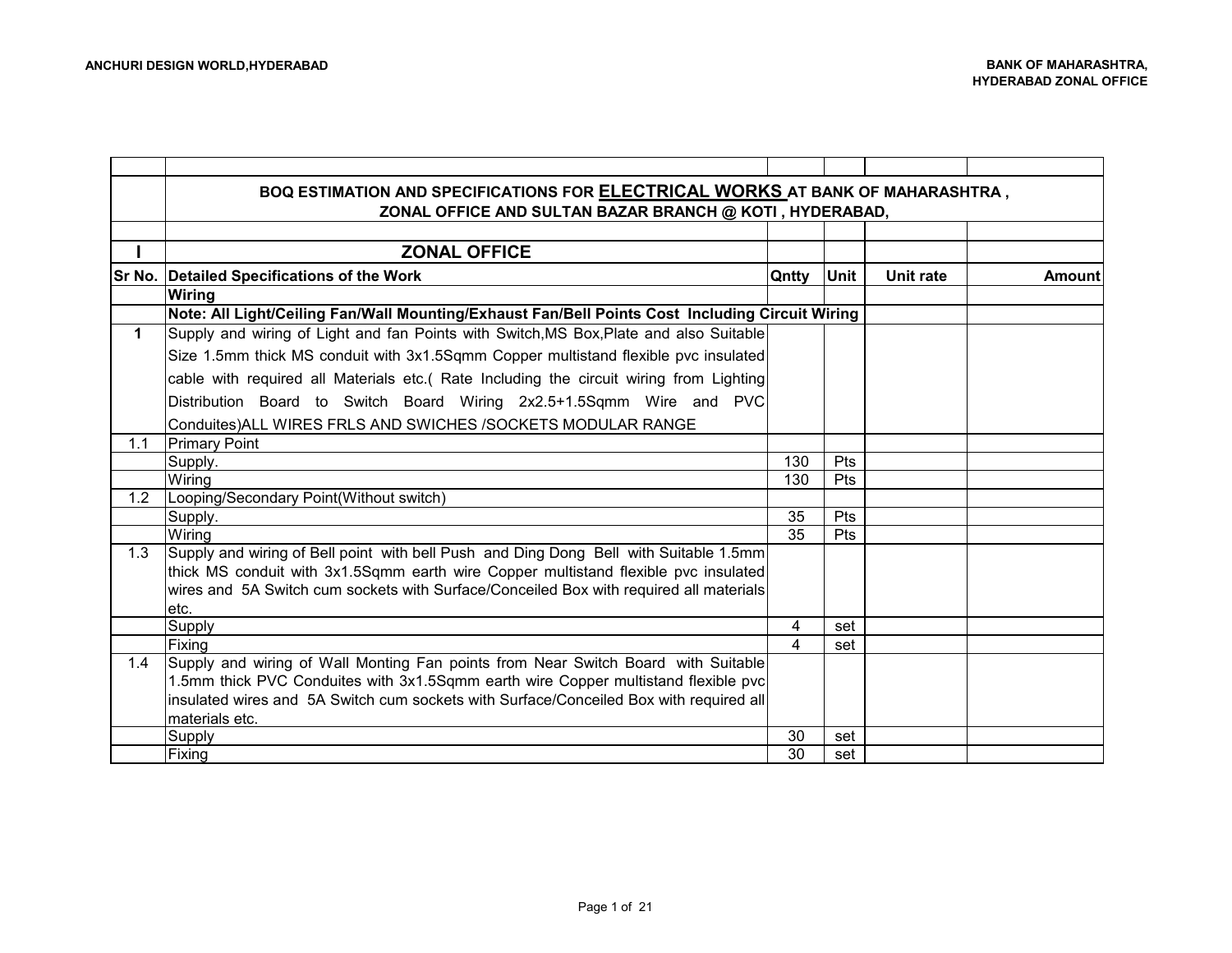| 1.5          | Supply and wiring of Ceiling Fan points With Electronic Step type type Regulators and  |     |     |  |
|--------------|----------------------------------------------------------------------------------------|-----|-----|--|
|              | 1.5mm thick PVC Conduites 3x1.5Sqmm earth wire Copper multistand flexible pvc          |     |     |  |
|              | insulated wires and 5A Switch cum sockets with Surface/Conceiled Box with required all |     |     |  |
|              | materials etc.                                                                         |     |     |  |
|              | <b>Supply</b>                                                                          | 4   | set |  |
|              | Fixing                                                                                 | 4   | set |  |
| 1.6          | Supply and wiring of 2x2.5+1.5Sqmm Copper Multi Stand Pvc Insulated wire with 5A       |     |     |  |
|              | Switch Cum Sockets Raw Power Points from DB To First 5A Sockets Circuits with          |     |     |  |
|              | Suitable 1.5mm thick PVC Conduites with required all materials etc. (Rate Including    |     |     |  |
|              | Wiring From DB to Socket+ 2 no of 5ASwitch Cum Socket)                                 |     |     |  |
|              | <b>Supply</b>                                                                          | 22  | Pts |  |
|              | Fixing                                                                                 | 22  | Pts |  |
| 1.7          | Supply and wiring of 2x2.5+1.5SgmmCopper Multi Stand Pvc Insulated wire with 5A        |     |     |  |
|              | Switch Cum Sockets Raw Power Points from First 5A Sockets to Looping Circuits with     |     |     |  |
|              | Suitable 1.5mm thick PVC Conduites with required all materials etc.(Rate Include       |     |     |  |
|              | Looping from 5A Socket to Other Table 5A Sockets (Socket to Socket Means Not Side      |     |     |  |
|              | by side) + 2 no of Switch Cum Socket)                                                  |     |     |  |
|              | Supply                                                                                 | 16  | Pts |  |
|              | Fixing                                                                                 | 16  | Pts |  |
| 1.8          | Supply and wiring of 2x4.0+2.5Sqmm Copper Multi Stand Pvc Insulated wire with 6/16A    |     |     |  |
|              | Switch Cum Sockets Power Points from DB to 16A Sockets set with suitable 1.5mml        |     |     |  |
|              | thick PVC Conduites with required all materials etc.(Rate Including Wiring From DB to  |     |     |  |
|              | Socket+ 16ASwitch Cum Socket)                                                          |     |     |  |
|              | <b>Supply</b>                                                                          | 12  | Pts |  |
|              | Fixing                                                                                 | 12  | Pts |  |
| $\mathbf{2}$ | <b>SubMains and Mains</b>                                                              |     |     |  |
| 2.1          | Supply and wiring of Raw Power with Suitable 1.5mm thick PVC Conduites and 2x2.5       |     |     |  |
|              | Sqmm +1.5Sqmm earth wire Copper multistand flexible pvc insulated wires with required  |     |     |  |
|              | all materials etc.                                                                     |     |     |  |
|              | Supply.                                                                                | 136 | Mts |  |
|              | Wiring                                                                                 | 136 | Mts |  |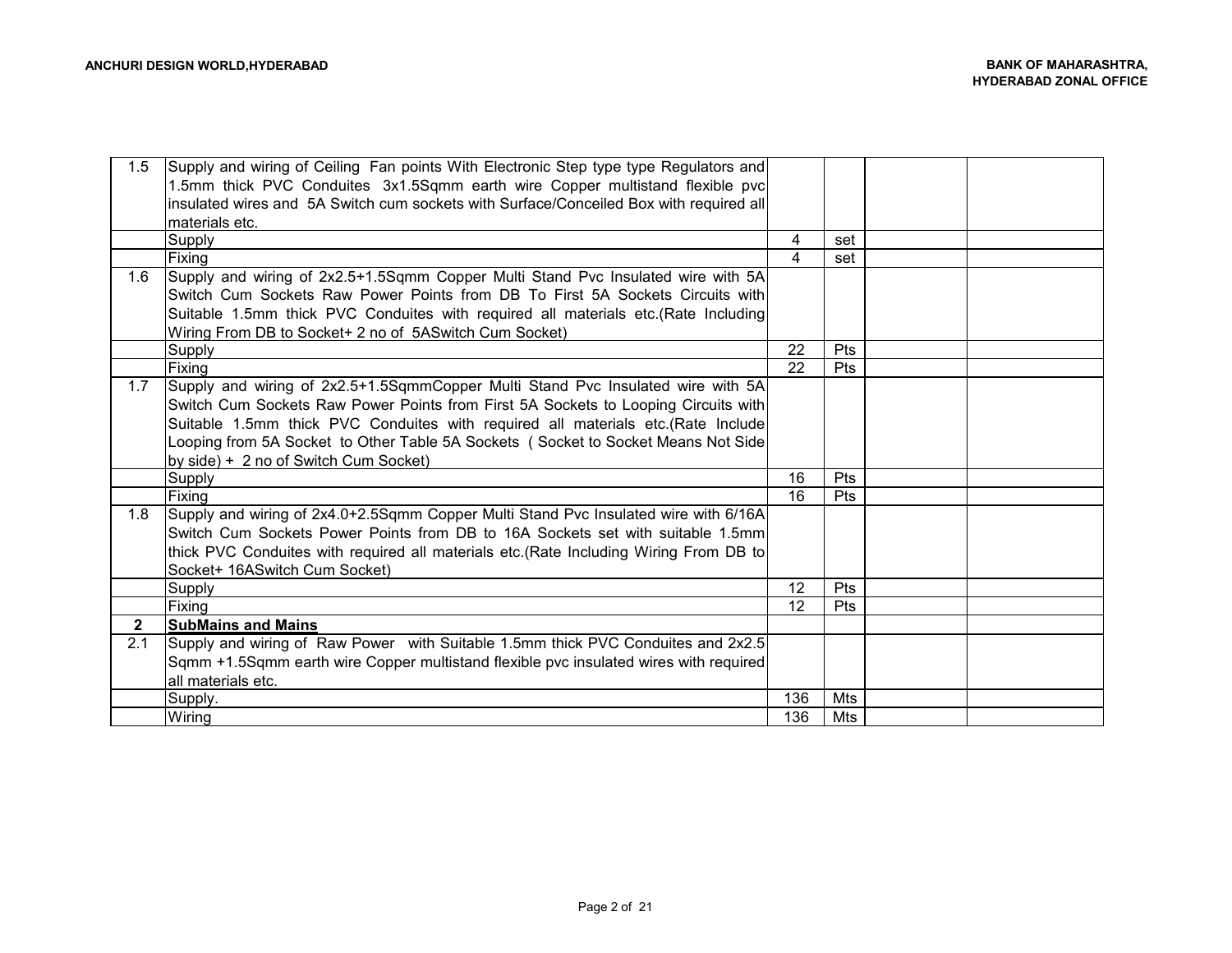| 2.2 | Supply and wiring of Circuits for RAW Power/Sign Board with Suitable 1.5mm thick PVC   |     |     |  |
|-----|----------------------------------------------------------------------------------------|-----|-----|--|
|     | Conduites and 2x4.0 Sqmm +2.5Sqmm earth wire Copper multistand flexible pvc            |     |     |  |
|     | insulated wires with required all materials etc.                                       |     |     |  |
|     | Supply.                                                                                | 124 | Mts |  |
|     | Wiring                                                                                 | 124 | Mts |  |
| 2.3 | Supply and wiring of Circuits for Inputs with Suitable 1.5mm thick PVC Conduites and   |     |     |  |
|     | 4x6.0 Sqmm +4.0Sqmm earth wire Copper multistand flexible pvc insulated wires with     |     |     |  |
|     | required all materials etc.                                                            |     |     |  |
|     | Supply.                                                                                | 64  | Mts |  |
|     | Wiring                                                                                 | 64  | Mts |  |
| 2.4 | Supply and wiring of Circuits for Input with Suitable 1.5mm thick PVC Conduites and    |     |     |  |
|     | 2x6.0 Sqmm +4.0Sqmm earth wire Copper multistand flexible pvc insulated wires with     |     |     |  |
|     | required all materials etc.                                                            |     |     |  |
|     | Supply.                                                                                | 165 | Mts |  |
|     | Wiring                                                                                 | 165 | Mts |  |
| 2.5 | Supply and wiring of Circuits with Suitable 1.5mm thick PVC Conduites and 2x10.0       |     |     |  |
|     | Sqmm +6.0Sqmm earth wire Copper multistand flexible pvc insulated wires with required  |     |     |  |
|     | all materials etc.                                                                     |     |     |  |
|     | Supply.                                                                                | 16  | Mts |  |
|     | Wiring                                                                                 | 16  | Mts |  |
| 2.6 | Supply and wiring of Circuits with Suitable 1.5mm thick PVC Conduites and 4x10.0       |     |     |  |
|     | Sqmm +4.0Sqmm earth wire Copper multistand flexible pvc insulated wires with required  |     |     |  |
|     | all materials etc.                                                                     |     |     |  |
|     | Supply.                                                                                | 36  | Mts |  |
|     | Wiring                                                                                 | 36  | Mts |  |
| 2.7 | Supply and wiring of Circuits for Acs with Suitable 2mm thick PVC Conduite and 2x4.0   |     |     |  |
|     | Sqmm +2.5Sqmm earth wire Copper multistand flexible pvc insulated wires with Supply    |     |     |  |
|     | and fixing of Metal Clad socket and 25/32A SP MCB and all required all materials etc.( |     |     |  |
|     | All Stabilisers fixed at Near Panel Room)                                              |     |     |  |
|     | Supply.                                                                                | 9   | set |  |
|     | Wiring                                                                                 | 9   | set |  |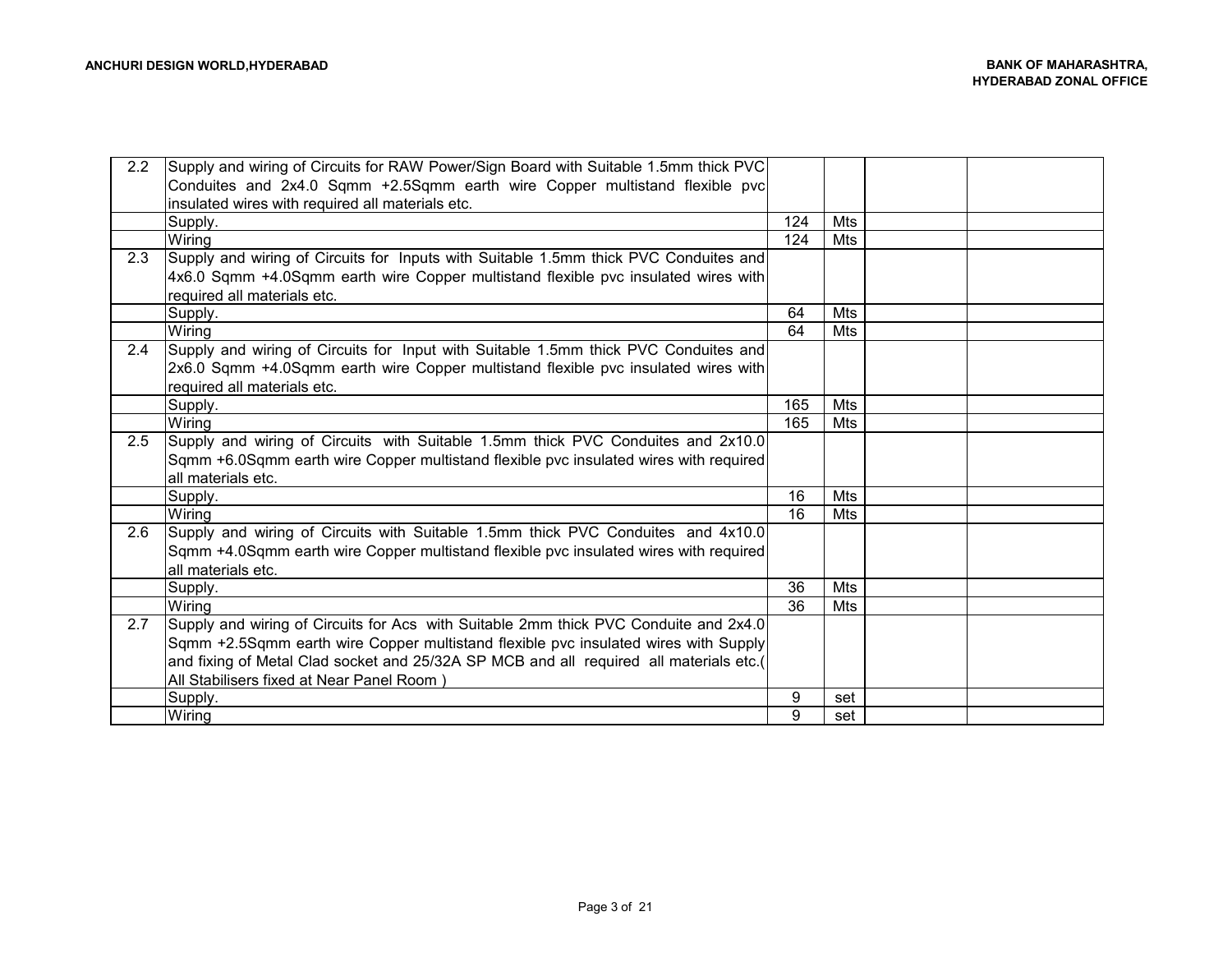| 2.80 | Supply and fixing of 4 pole 32/63A MCB with 4 Pole Encloser with 4 runs of 6 sqmm<br>PVC insulated multistranded copper conductor wire and 2 run of 2.5 sq,mm earth wire in<br>heavy guage 25mm dia MS conduit concealed in wall or with suitable width casing and<br>capping of approved quality alongwith required accessories when laid on ceiling |    |            |  |
|------|-------------------------------------------------------------------------------------------------------------------------------------------------------------------------------------------------------------------------------------------------------------------------------------------------------------------------------------------------------|----|------------|--|
|      | Supply.                                                                                                                                                                                                                                                                                                                                               | 6  | set        |  |
|      | Wiring                                                                                                                                                                                                                                                                                                                                                | 6  | set        |  |
| 3    | <b>SWITCH CUM SOCKETS</b>                                                                                                                                                                                                                                                                                                                             |    |            |  |
| 3.1  | Supply and fixing of 1No 6A Sockets with 6A Switch control for Raw/UPS Power with<br>Suitable Surface/MS boxes etc.                                                                                                                                                                                                                                   |    |            |  |
|      | <b>Supply</b>                                                                                                                                                                                                                                                                                                                                         | 12 | <b>Nos</b> |  |
|      | fixing                                                                                                                                                                                                                                                                                                                                                | 12 | <b>Nos</b> |  |
| 3.2  | Supply and fixing of 1No 6A Sockets with 6A Switch control for above Switch Control<br>Boards with suitable Surface/MS Boxes etc. Including Connections                                                                                                                                                                                               |    |            |  |
|      | <b>Supply</b>                                                                                                                                                                                                                                                                                                                                         | 12 | <b>Nos</b> |  |
|      | fixing                                                                                                                                                                                                                                                                                                                                                | 12 | <b>Nos</b> |  |
|      |                                                                                                                                                                                                                                                                                                                                                       |    |            |  |
|      |                                                                                                                                                                                                                                                                                                                                                       |    |            |  |
| 3.3  | Supply and fixing of 2No of 6A Sockets with 2 No of 6A Switch control for Raw/UPS<br>Power with Suitable Surface/MS boxes etc.                                                                                                                                                                                                                        |    |            |  |
|      | Supply                                                                                                                                                                                                                                                                                                                                                | 24 | <b>Nos</b> |  |
|      | fixing                                                                                                                                                                                                                                                                                                                                                | 24 | <b>Nos</b> |  |
| 3.4  | Supply and fixing of 3No of 6A Sockets with 2 No of 6A Switch control for Raw/UPS<br>Power with Suitable Surface/MS boxes etc.                                                                                                                                                                                                                        |    |            |  |
|      | Supply                                                                                                                                                                                                                                                                                                                                                | 22 | <b>Nos</b> |  |
|      | fixing                                                                                                                                                                                                                                                                                                                                                | 22 | <b>Nos</b> |  |
|      |                                                                                                                                                                                                                                                                                                                                                       |    |            |  |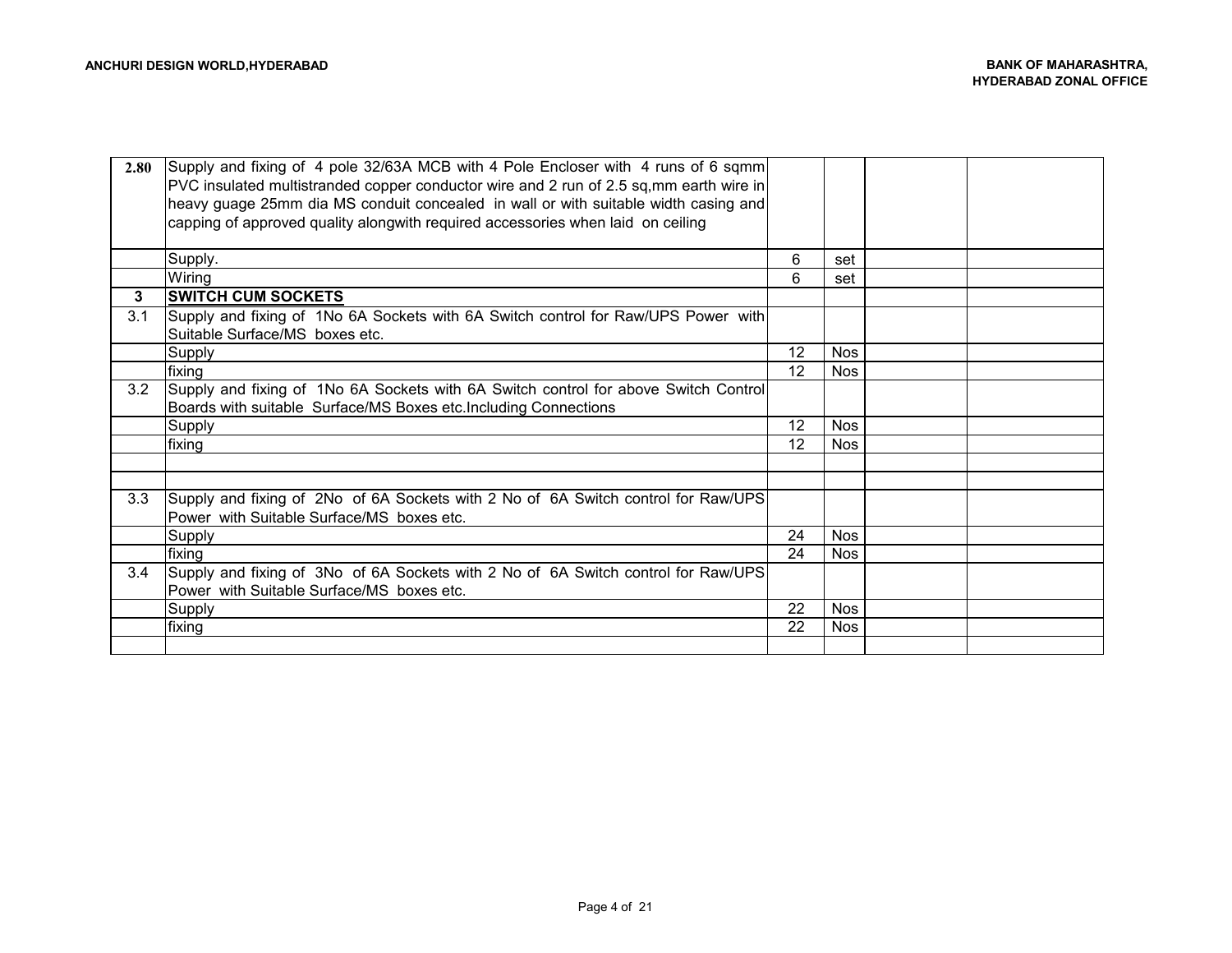| 4   | Main Panel and Sub DBs                                                                                                                                                                                                                                 |                |            |  |
|-----|--------------------------------------------------------------------------------------------------------------------------------------------------------------------------------------------------------------------------------------------------------|----------------|------------|--|
| 4.1 | Supply and fixing testing and Commissioning of Electrical Main Panel Board fixed in a                                                                                                                                                                  |                |            |  |
|     | floor Mounted Cubicle Panel with provision such as connector blocks, Cable                                                                                                                                                                             |                |            |  |
|     | chambers, Earthbuses, Main Copper busbar Powder Coated semens greay Colour, the                                                                                                                                                                        |                |            |  |
|     | Panel Should be fabricated as for IE rules and as for the best engineering Practieswith                                                                                                                                                                |                |            |  |
|     | Required Grouting work and Material as follows                                                                                                                                                                                                         |                |            |  |
|     | Main Switch--250 A 4 Pole MCCB-1 No 250A HPL Change Over Switch,                                                                                                                                                                                       |                |            |  |
|     | <b>R.Y.B Indicator</b><br>$-3Nos$                                                                                                                                                                                                                      |                |            |  |
|     | Digital Meter: Voltage, Amps With Selector Switchs                                                                                                                                                                                                     |                |            |  |
|     | Outgoing: 100A MCCB- 2 Nos63 TPN MCBs-3 Nos, 32A TPN MCBs- 3 Nos, 10-32A                                                                                                                                                                               |                |            |  |
|     | SP MCBs -18 Nos and 10KVAR MPPH L& T Capacitor Banks Connected to 32A TP                                                                                                                                                                               |                |            |  |
|     | MCBs-1 Nos                                                                                                                                                                                                                                             |                |            |  |
|     | with Required Internal wiring etc.                                                                                                                                                                                                                     |                |            |  |
|     | Supply                                                                                                                                                                                                                                                 | Rate Only      |            |  |
|     | fixing                                                                                                                                                                                                                                                 | Rate Only      |            |  |
| 4.2 | Supply & Installation, testing and Commissioning of the 8 way Vertical TPN Double door<br>DB with125A 3Pole,25KA MCCB-1No as incomer, and Outgoings-63A TP MCBs-<br>3Nos, 32A TP MCBs-2 Nos, 10/32A SP MCbs-9 Nos and required all Materials etc. (MDS |                |            |  |
|     | Legrand)                                                                                                                                                                                                                                               |                |            |  |
|     | Supply                                                                                                                                                                                                                                                 | 2              | <b>Nos</b> |  |
|     | fixing                                                                                                                                                                                                                                                 | 2              | <b>Nos</b> |  |
| 4.3 | Supply & Installation, testing and Commissioning of the 4 way Vertical TPN Double door                                                                                                                                                                 |                |            |  |
|     | DB with 63A 4Pole MCB-1No as incomer, and Outgoings-10/32A SP MCbs-12 Nos and                                                                                                                                                                          |                |            |  |
|     | required all Materials etc.(MDS Legrand)                                                                                                                                                                                                               |                |            |  |
|     | Supply                                                                                                                                                                                                                                                 | 2              | <b>Nos</b> |  |
|     | fixing                                                                                                                                                                                                                                                 | $\overline{2}$ | <b>Nos</b> |  |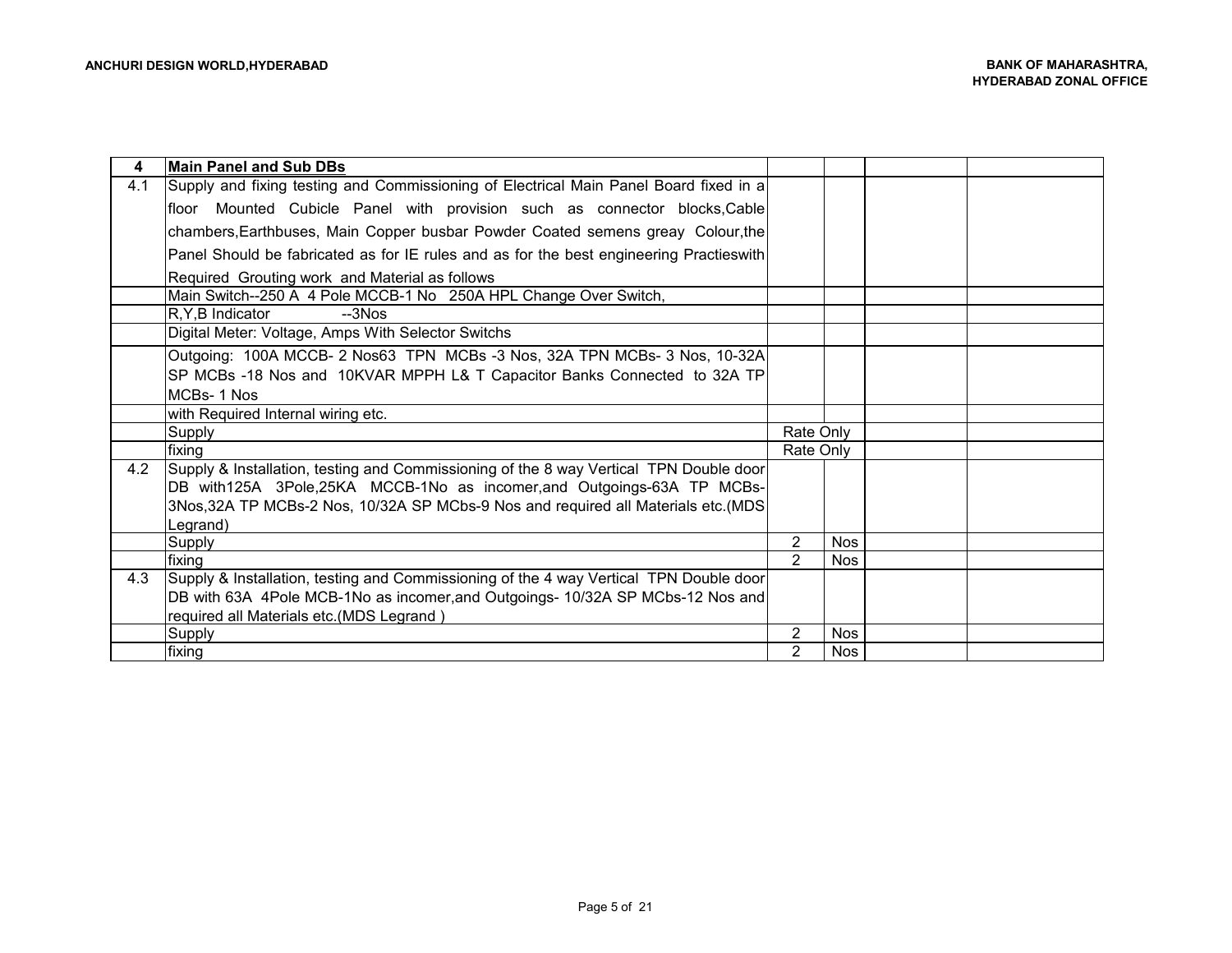| 4.4 | Supply & Installation, testing and Commissioning of the 8 way ETPN Double door DB |                |            |  |
|-----|-----------------------------------------------------------------------------------|----------------|------------|--|
|     | with 63A MCB-1No as incomer, and Outgoings- 10/32A SP MCbs-24 Nos and required    |                |            |  |
|     | all Materials etc.(MDS Legrand)                                                   |                |            |  |
|     | Supply                                                                            |                | <b>Nos</b> |  |
|     |                                                                                   |                |            |  |
|     | fixing                                                                            |                | <b>Nos</b> |  |
| 4.5 | Supply & Installation, testing and Commissioning of the 4 way ETPN Double door DB |                |            |  |
|     | with 63A 4Pole 100ma EL MCB-1No as incomer, and Outgoings- 10/32A SP MCbs-12      |                |            |  |
|     | Nos and required all Materials etc. (MDS Legrand)                                 |                |            |  |
|     | Supply                                                                            | $\overline{2}$ | <b>Nos</b> |  |
|     | fixing                                                                            | 2              | Nos        |  |
| 4.6 | Supply & Installation, testing and Commissioning of the 12 way SPN Double door DB |                |            |  |
|     | with 63/32A 2Pole MCB-1No as incomer, and Outgoings- 10/32A SP MCbs-10 Nos and    |                |            |  |
|     | required all Materials etc.(MDS Legrand)                                          |                |            |  |
|     | Supply                                                                            | 4              | <b>Nos</b> |  |
|     | fixing                                                                            |                | Nos.       |  |
| 4.7 | AC DB:Supply and fixing of 4 Pole Encloser with 4 Pole 63A MCB-1No.               |                |            |  |
|     | Supply                                                                            |                | <b>Nos</b> |  |
|     | fixing                                                                            |                | <b>Nos</b> |  |
| 4.8 | Supply and fixing of 20A 3Pin Metal clad socket with 32A SP MCB and required all  |                |            |  |
|     | Materials etc.                                                                    |                |            |  |
|     | Supply                                                                            |                | Nos.       |  |
|     | <b>Ifixing</b>                                                                    |                | Nos.       |  |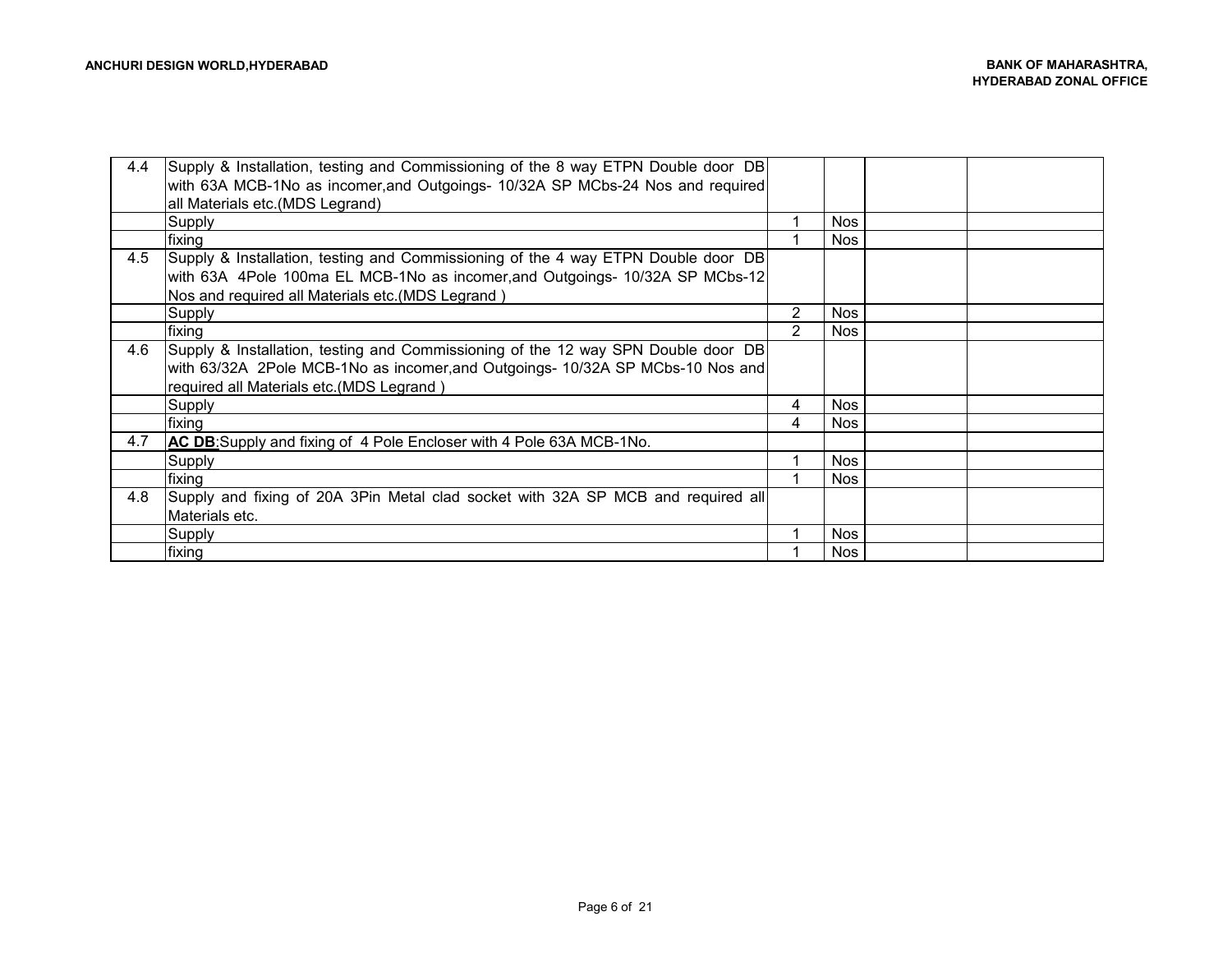| 5              | <b>Power Cable Supply</b>                                                                  |      |             |  |
|----------------|--------------------------------------------------------------------------------------------|------|-------------|--|
|                |                                                                                            |      |             |  |
| 5.1            | Supply of 3.5Cx150Sqmm LT AI armoured cable WITH 10 swg Copper wire 2 runs                 | 46   | <b>Mtrs</b> |  |
|                |                                                                                            |      |             |  |
| 6              | <b>Power Cable Laying</b>                                                                  |      |             |  |
|                |                                                                                            |      |             |  |
| 6.1            | Laying of 3.5Cx150Sqmm LT AI armoured cable                                                | 46   | <b>Mtrs</b> |  |
|                |                                                                                            |      |             |  |
| $\overline{7}$ | <b>Cable End Trminations</b>                                                               |      |             |  |
|                |                                                                                            |      |             |  |
| 7.1            | 3.5Cx150Sqmm Cable end Terminations                                                        | 4    | sets        |  |
|                |                                                                                            |      |             |  |
| 8              | <b>Raceways</b>                                                                            |      |             |  |
|                | Fabrication, Supply, installation of AI Floor raceway 2.0mm(3 equal partition as per       |      |             |  |
|                | follywing sizes) having 40mm depth with junction Box as for following sizes in flooring    |      |             |  |
|                | including chipping, chiseling of floor and making zarry and all related civil works.(The   |      |             |  |
|                | Floor trunking sample shall be approved by clint/architect/consultant before installation) |      |             |  |
|                |                                                                                            |      |             |  |
| 8.1            | Aluminium floor Raceway of 3runs of 40mmx40mm                                              |      |             |  |
|                | Supply                                                                                     | Rate | Mts         |  |
|                | Fixing                                                                                     | Rate | Mts         |  |
| 8.2            | Aluminium floor Raceway of 2runs of 40mmx40mm                                              |      |             |  |
|                | Supply                                                                                     | Rate | Mts         |  |
|                | Fixing                                                                                     | Rate | Mts         |  |
| 8.3            | Aluminium floor Raceway of 1runs of 40mmx40mm                                              |      |             |  |
|                | Supply                                                                                     | Rate | Mts         |  |
|                | Fixing                                                                                     | Rate | Mts         |  |
| 8.4            | 300x 300 x 50 mm, Floor JB with MS Sheet of 14 guage Powdwe Coated with                    |      |             |  |
|                | chamfered corners                                                                          |      |             |  |
|                | Supply                                                                                     | 3    | <b>Nos</b>  |  |
|                | Fixing                                                                                     | 3    | <b>Nos</b>  |  |
| 8.5            | 150 x 150 x 50 mm, Floor JB with MS Sheet of 14 guage Powdwe Coated with                   |      |             |  |
|                | chamfered corners                                                                          |      |             |  |
|                | Supply                                                                                     | 3    | <b>Nos</b>  |  |
|                | Fixing                                                                                     | 3    | <b>Nos</b>  |  |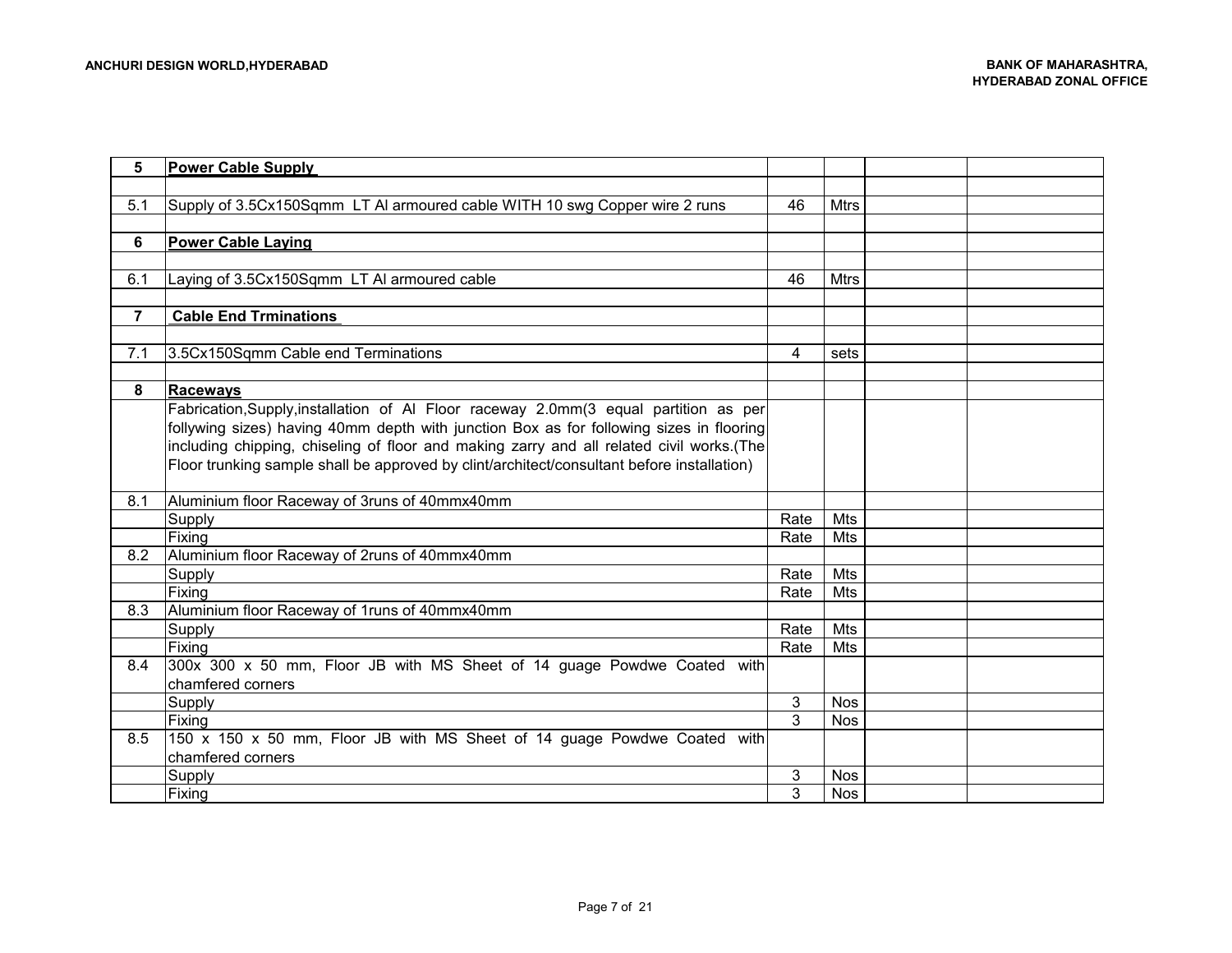| 8.6  | 100 x 100 x 50 mm, Floor JB with MS Sheet of 14 guage Powdwe Coated with                 |    |            |  |
|------|------------------------------------------------------------------------------------------|----|------------|--|
|      | chamfered corners                                                                        |    |            |  |
|      | Supply                                                                                   | 3  | <b>Nos</b> |  |
|      | Fixing                                                                                   | 3  | <b>Nos</b> |  |
| 9    | <b>UPS Wiring</b>                                                                        |    |            |  |
| 9.1  | Supply and wiring of 2x2.5+1.5Sqmm Copper Multi Stand Pvc Insulated wire with 3 Nof      |    |            |  |
|      | 5A Switch and 3 No of Sockets UPS Power Points from DB To First Set of 5A Sockets        |    |            |  |
|      | Circuits with Suitable 1.5mm thick PVC Conduites with required all materials etc.(Rate   |    |            |  |
|      | Including Wiring From DB to Socket+ 5ASwitch Cum Socket) Note: All Switches fixed        |    |            |  |
|      | above Table and Sockets Below Tables.                                                    |    |            |  |
|      | Supply                                                                                   | 36 | Pts        |  |
|      | Fixing                                                                                   | 36 | Pts        |  |
| 9.2  | Supply and wiring of 2x2.5+1.5SqmmCopper Multi Stand Pvc Insulated wire with 3 No of     |    |            |  |
|      | 5A Switches and 3 No of Sockets UPS Power Points from First Table to Second Table        |    |            |  |
|      | 5A Sockets to Looping Circuits with Suitable 1.5mm thick PVC Conduites with required     |    |            |  |
|      | all materials etc. (Rate Include Wire Looping from 5A Sockets to Other Table 5A          |    |            |  |
|      | Sockets + Switch Cum Socket)                                                             |    |            |  |
|      | Supply                                                                                   | 18 | Pts        |  |
|      | Fixing                                                                                   | 18 | Pts        |  |
|      |                                                                                          |    |            |  |
| 10   | <b>LIGHT FITTINGS</b>                                                                    |    |            |  |
|      | Supply and Fixing of the following light fittings complete with lamp/Tubes. The fixtures |    |            |  |
|      | shall be installed with supply of all materials such as Teakwood round block, balancing  |    |            |  |
|      | socket, conduit pipe, nipples, cheaknuts, bolts, nuts, PVC flexible hose, suspension     |    |            |  |
|      | rod/chain clamps/Connection wire from Ceiling Rose to fittings, Exhaust Fan Point        |    |            |  |
|      | Required all Materials etc.                                                              |    |            |  |
| 10.1 | 24"X24" LED Panel FIXTURE ( ABL12B406 of Panasonic or LHEWDRP7UL1W045 of                 |    |            |  |
|      | Havells or equavalent)                                                                   | 60 | <b>Nos</b> |  |
| 10.2 | 15W LED Panel FIXTURE ( ADL07R156 of Panasonic or LHEBJNP7IN1W015 of                     |    |            |  |
|      | havells or equavalent)                                                                   | 70 | <b>Nos</b> |  |
| 10.4 | 1X36w Copper Choke Mirolta fittings( Model Philips Make: TMS 2001/140 HPF)               |    |            |  |
|      | /Equilent                                                                                | 6  | <b>Nos</b> |  |
| 10.6 | Fixing of 48" High Speed Cromption Ceiling Fan with suitable down roads Fan Hooks        |    |            |  |
|      | etc.                                                                                     | 4  | <b>Nos</b> |  |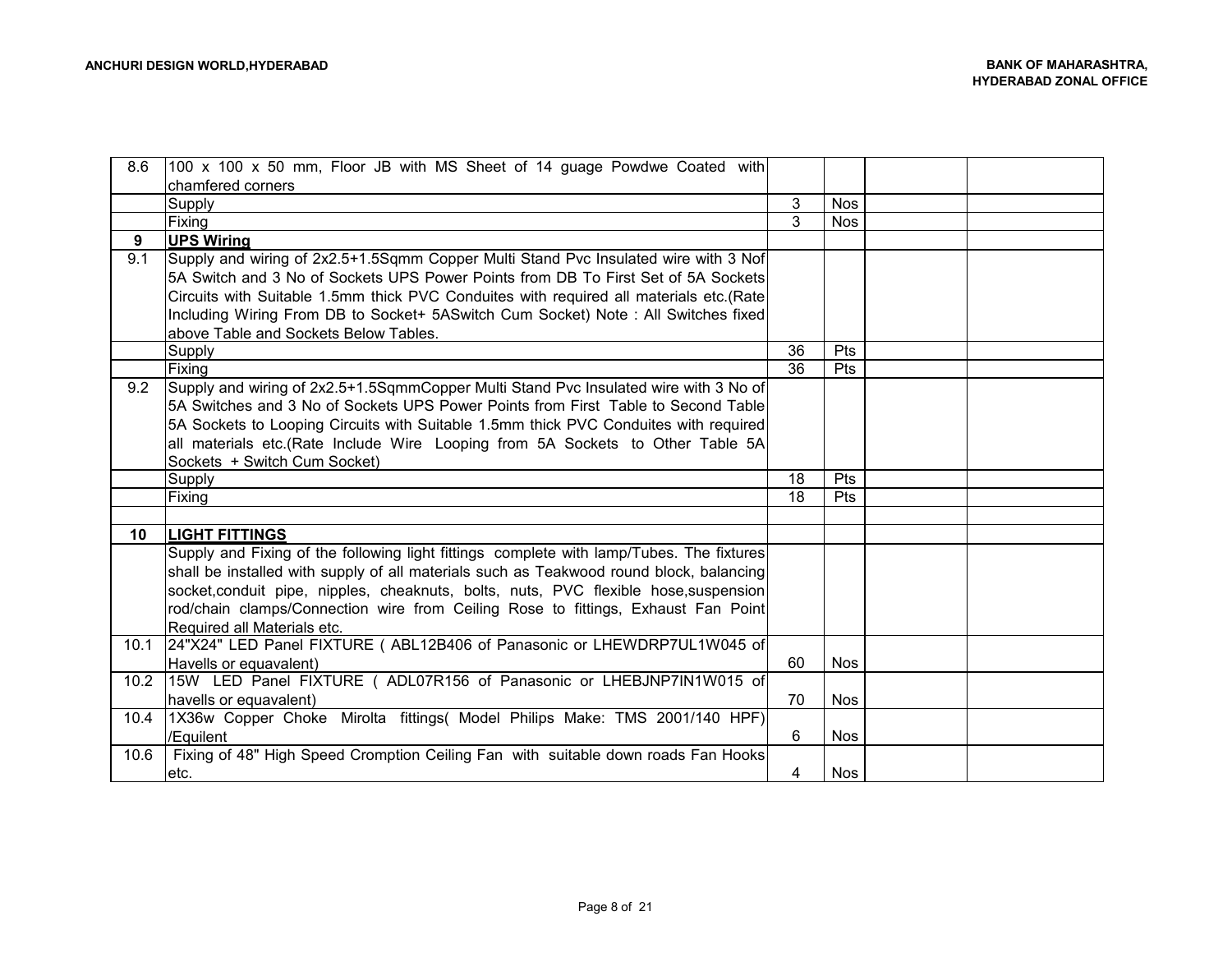| 10.7 | Fixing of 16" Wall Monting Fan cromption Make with suitable all fixing Materials etc.   | 30  | <b>Nos</b>  |  |
|------|-----------------------------------------------------------------------------------------|-----|-------------|--|
| 10.8 | Havy Duty Exhaust Fans 12" (Cromption)                                                  | 8   | <b>Nos</b>  |  |
| 11   | <b>EARTHING</b>                                                                         |     |             |  |
| 11.1 | Supply, fixing, testing& commissioning of earthing Earthpit with Copper plate           |     |             |  |
|      | 600x600x3mm thick, 25x3mm Copper Flat 40mm GI pipe, chorcoal, salt, funnel, mesh,       |     |             |  |
|      | cover etc. digging depth up to 7'                                                       | 4   | <b>Nos</b>  |  |
| 11.2 | Supply, fixing, testing& commissioning of earthing Earthpit with GI plate 600x600x3mm   |     |             |  |
|      | thick, 25x6mm Gi flat, 40mm GI pipe, chorcoal, salt, funnel, mesh, cover etc. digging   |     |             |  |
|      | depth up to 7'                                                                          | 4   | Nos         |  |
| 11.3 | Supply and fixing of earthing Flat 25x6mm Gi flat                                       | 130 | <b>Mtrs</b> |  |
|      |                                                                                         |     |             |  |
| 11.3 | Supply and fixing of earthing Flat 25x3mm Copper flat                                   | 65  | <b>Mtrs</b> |  |
| 11.4 | Supply and fixing of 8SWG bare Copper wire with suitable PVC conduit required all       |     |             |  |
|      | materials etc.                                                                          | 146 | Mts         |  |
| 11.4 | Supply and fixing of 8SWG bare GI wire with suitable PVC conduit required all materials |     |             |  |
|      | etc.                                                                                    | 146 | Mts         |  |
| 12   | Telephone                                                                               |     |             |  |
| 12.1 | Supply and fixing of RJ 11 Telephone socket with 2 Pair Telephone Cable From Each       |     |             |  |
|      | Table to EPABX, this include suitable Surface/conceiled box and required all materials  |     |             |  |
|      | this Includes Supply and fixing of Suitabl PVC Conduites and Cable Numbers to           |     |             |  |
|      | provided.                                                                               |     |             |  |
|      | Supply.                                                                                 | 60  | Sets        |  |
|      | Fixing                                                                                  | 60  | sets        |  |
| 12.2 | Supply and Wiring of Telephone Points Wiring with 10 Pair Copper cable and suitable     |     |             |  |
|      | conduites, required all materials etc.                                                  |     |             |  |
|      | Supply.                                                                                 | 172 | Mts         |  |
|      | Fixing                                                                                  | 172 | Mts         |  |
| 12.3 | Supply and fixing of Telephone 30 Pair Tag Box with Crone Connectors.                   |     |             |  |
|      |                                                                                         |     |             |  |
|      | Supply.                                                                                 | 3   | no          |  |
|      | Fixing                                                                                  | 3   | no          |  |
| 12.3 | Supply and fixing of Telephone 100 Pair Tag Box with Crone Connectors.                  |     |             |  |
|      |                                                                                         |     |             |  |
|      | Supply.                                                                                 |     | no          |  |
|      | Fixing                                                                                  | 1   | no.         |  |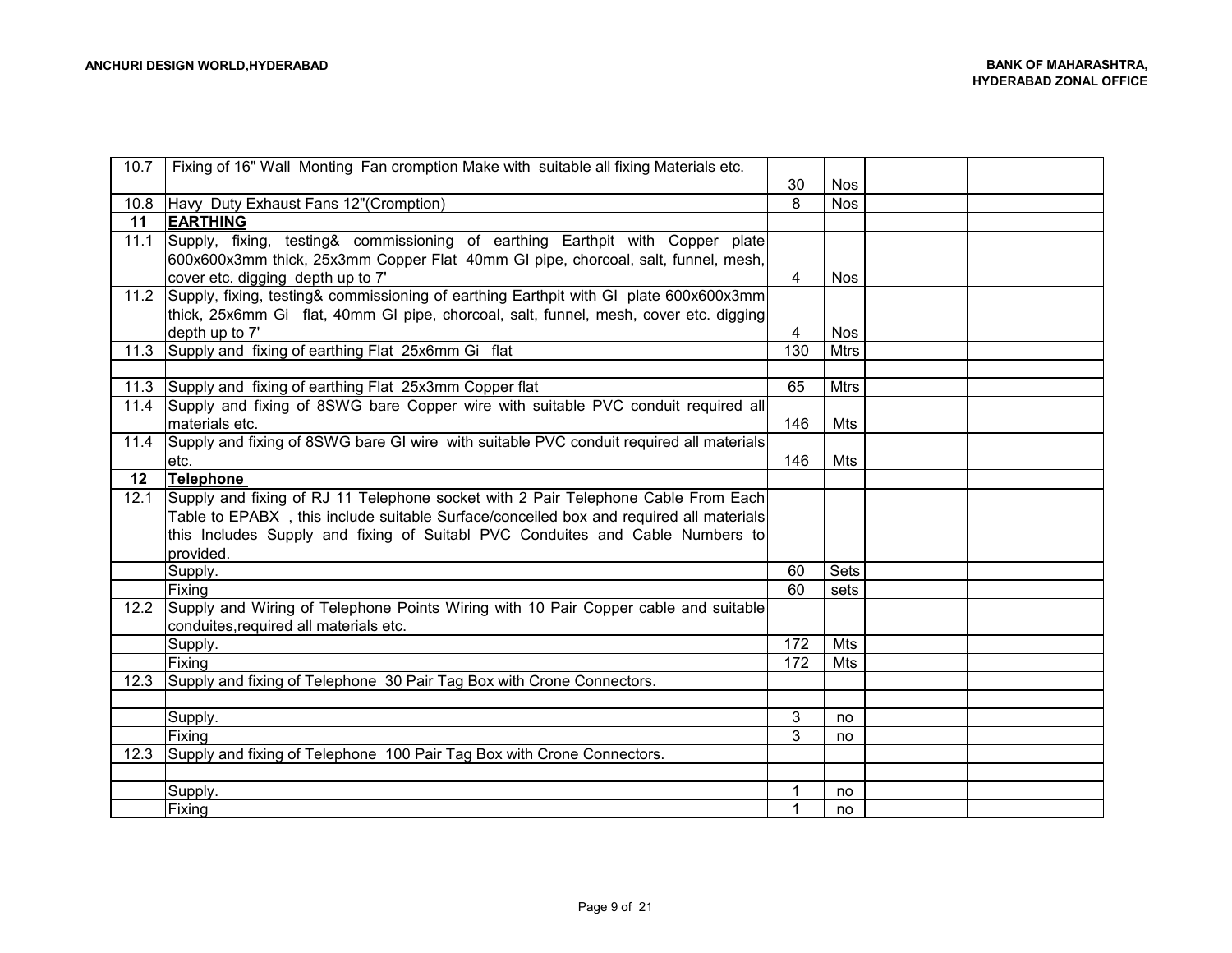|      | 13 LAN CABLING / POINTS                                                                  |           |            |  |
|------|------------------------------------------------------------------------------------------|-----------|------------|--|
|      | 13.1 Supply and fixing of CAT-6 24 Port Jack Panel with all cables terminatins           | Rate Only |            |  |
|      | 13.2 Supply and fixing of 9U Rack with accessaries (Self, Cable Manager, Power Manager   |           |            |  |
|      | letc)                                                                                    | Rate Only |            |  |
|      | 13.3 Supply and fixing of 24 port switch with all connections.                           | Rate Only |            |  |
|      | 13.4 Supply and fixing of Factory Crimped CAT 6 Patch cords 3'                           |           | 45 Nos     |  |
|      | 13.5 Supply and fixing of Factory Crimped CAT 6 patch cords7'                            |           | 45 Nos     |  |
|      | 13.6 Supply and laying of CAT6 Cable with PVC Conduites, feruule nos and all connections |           |            |  |
|      | including LAN Drawings.                                                                  |           | 90 Pts     |  |
| 13.7 | Supply Installation of CAT 6 Information outlets                                         |           | 90 Nos     |  |
| 14   | <b>IMUSIC SYSTEMS.</b>                                                                   |           |            |  |
| 14.1 | SFTC of Music Systems Speakers 8" duel cone, 8ohms, Each with 100V Line                  |           |            |  |
|      | Transformer and including 46 Stands twin twisted Copper Wire drawn Suitable 1.5mm        |           |            |  |
|      | thick PVC Conduites with required all materials and Connections tape Player Provided     |           |            |  |
|      | at Centralized Points.(Dicided Bank)( All Speakears Connected Series)                    |           |            |  |
|      | Supply.                                                                                  | 12        | Pts        |  |
|      | Fixing                                                                                   | 12        | <b>Pts</b> |  |
| 14.2 | Providing and fixing of Amplifier for Caset Player and Should be Connected Computer      |           |            |  |
|      | (Multi Media) to Play the CDs, Amplifier Should be 100V Line And Suitable to             |           |            |  |
|      | Connection of Computer etc(Philips or Ahuja) UPA 2000 and Philips Redio/FM/Cd            |           |            |  |
|      | <b>Player Set</b>                                                                        |           |            |  |
|      | <b>Supply</b>                                                                            |           | Set        |  |
|      | Fixing                                                                                   |           | Set        |  |
|      |                                                                                          |           |            |  |
|      | TOTAL AMOUNT : I : ZONAL OFFICE                                                          |           |            |  |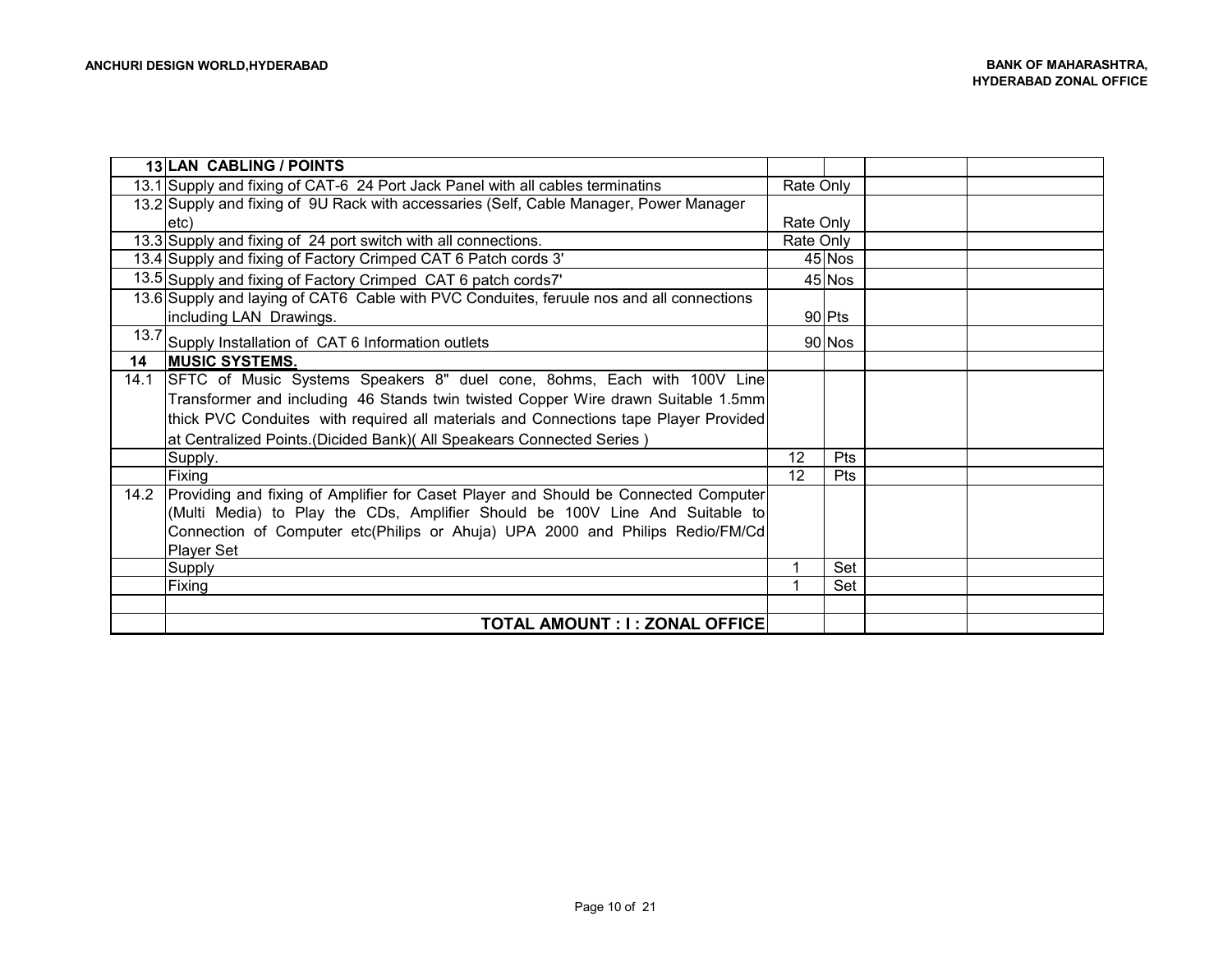| Ш   | <b>SULTAN BAZAR BRANCH</b>                                                                      |    |     |  |
|-----|-------------------------------------------------------------------------------------------------|----|-----|--|
|     | <b>Wiring</b>                                                                                   |    |     |  |
|     | Note: All Light/Ceiling Fan/Wall Mounting/Exhaust Fan/Bell Points Cost Including Circuit Wiring |    |     |  |
| 1   | Supply and wiring of Light and fan Points with Switch, MS Box, Plate and also Suitable          |    |     |  |
|     | Size 1.5mm thick PVC Conduites with 3x1.5Sqmm Copper multistand flexible pvc                    |    |     |  |
|     | insulated cable with required all Materials etc. (Rate Including the circuit wiring from        |    |     |  |
|     | lighting Distribution Board to Switch Board Wiring 2x2.5+1.5Sqmm Wire and PVC                   |    |     |  |
|     | Conduites) ALL WIRES FRLS AND SWICHES / SOCKETS MODULAR RANGE                                   |    |     |  |
| 1.1 | <b>Primary Point</b>                                                                            |    |     |  |
|     | Supply.                                                                                         | 40 | Pts |  |
|     | Wiring                                                                                          | 40 | Pts |  |
| 1.2 | Looping/Secondary Point(Without switch)                                                         |    |     |  |
|     | Supply.                                                                                         | 20 | Pts |  |
|     | Wiring                                                                                          | 20 | Pts |  |
| 1.3 | Supply and wiring of Bell point with bell Push and Ding Dong Bell with Suitable 1.5mm           |    |     |  |
|     | thick PVC Conduites with 3x1.5Sqmm earth wire Copper multistand flexible pvc                    |    |     |  |
|     | insulated wires and 5A Switch cum sockets with Surface/Conceiled Box with required all          |    |     |  |
|     | Imaterials etc.                                                                                 |    |     |  |
|     | Supply                                                                                          |    | set |  |
|     | Fixing                                                                                          |    | set |  |
| 1.4 | Supply and wiring of Wall Monting Fan points from Near Switch Board with Suitable               |    |     |  |
|     | 1.5mm thick PVC Conduites with 3x1.5Sqmm earth wire Copper multistand flexible pvc              |    |     |  |
|     | insulated wires and 5A Switch cum sockets with Surface/Conceiled Box with required all          |    |     |  |
|     | materials etc.                                                                                  |    |     |  |
|     | <b>Supply</b>                                                                                   | 16 | set |  |
|     | Fixing                                                                                          | 16 | set |  |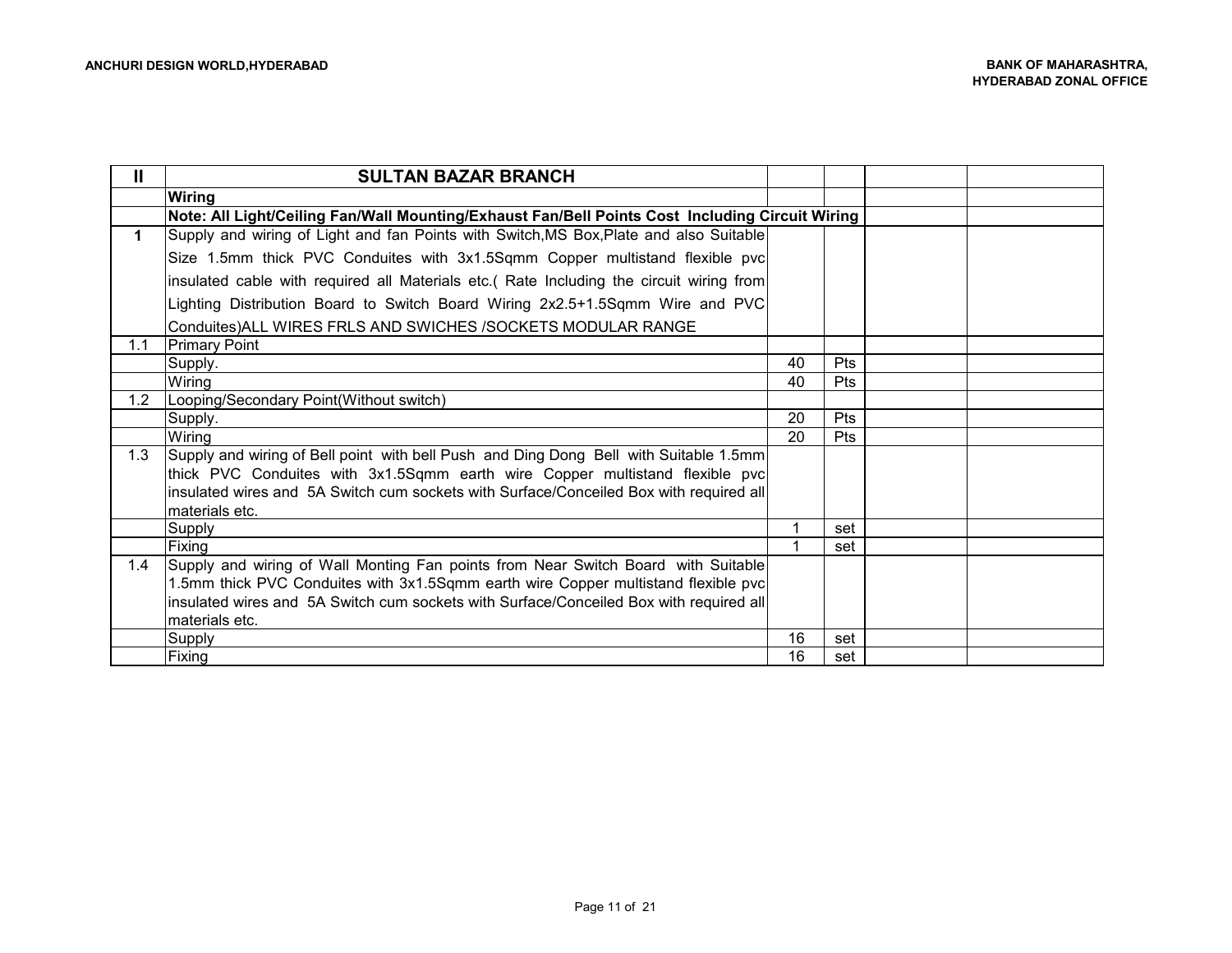| 1.5            | Supply and wiring of Ceiling Fan points With Electronic Step type type Regulators and  |               |            |  |
|----------------|----------------------------------------------------------------------------------------|---------------|------------|--|
|                | 1.5mm thick PVC Conduites 3x1.5Sqmm earth wire Copper multistand flexible pvc          |               |            |  |
|                | insulated wires and 5A Switch cum sockets with Surface/Conceiled Box with required all |               |            |  |
|                | materials etc.                                                                         |               |            |  |
|                | Supply                                                                                 | 3             | set        |  |
|                | Fixing                                                                                 | $\mathcal{R}$ | set        |  |
| 1.6            | Supply and wiring of 2x2.5+1.5Sqmm Copper Multi Stand Pvc Insulated wire with 5A       |               |            |  |
|                | Switch Cum Sockets Raw Power Points from DB To First 5A Sockets Circuits with          |               |            |  |
|                | Suitable 1.5mm thick PVC Conduites with required all materials etc. (Rate Including    |               |            |  |
|                | Wiring From DB to Socket+ 2 no of 5ASwitch Cum Socket)                                 |               |            |  |
|                | <b>Supply</b>                                                                          | 4             | Pts        |  |
|                | Fixing                                                                                 | 4             | <b>Pts</b> |  |
| 1.7            | Supply and wiring of 2x2.5+1.5SqmmCopper Multi Stand Pvc Insulated wire with 5A        |               |            |  |
|                | Switch Cum Sockets Raw Power Points from First 5A Sockets to Looping Circuits with     |               |            |  |
|                | Suitable 1.5mm thick PVC Conduites with required all materials etc.(Rate Include       |               |            |  |
|                | Looping from 5A Socket to Other Table 5A Sockets (Socket to Socket Means Not Side      |               |            |  |
|                | by side) + 2 no of Switch Cum Socket)                                                  |               |            |  |
|                | <b>Supply</b>                                                                          | 3             | <b>Pts</b> |  |
|                | Fixing                                                                                 | 3             | Pts        |  |
| 1.8            | Supply and wiring of 2x4.0+2.5Sqmm Copper Multi Stand Pvc Insulated wire with 6/16A    |               |            |  |
|                | Switch Cum Sockets Power Points from DB to 16A Sockets set with suitable 1.5mml        |               |            |  |
|                | thick PVC Conduites with required all materials etc.(Rate Including Wiring From DB to  |               |            |  |
|                | Socket+ 16AS witch Cum Socket)                                                         |               |            |  |
|                | Supply                                                                                 | 3             | Pts        |  |
|                | Fixing                                                                                 | 3             | <b>Pts</b> |  |
| $\overline{2}$ | <b>SubMains and Mains</b>                                                              |               |            |  |
| 2.1            | Supply and wiring of Raw Power with Suitable 1.5mm thick PVC Conduites and 2x2.5       |               |            |  |
|                | Sqmm +1.5Sqmm earth wire Copper multistand flexible pvc insulated wires with required  |               |            |  |
|                | all materials etc.                                                                     |               |            |  |
|                | Supply.                                                                                | 45            | Mts        |  |
|                | Wiring                                                                                 | 45            | <b>Mts</b> |  |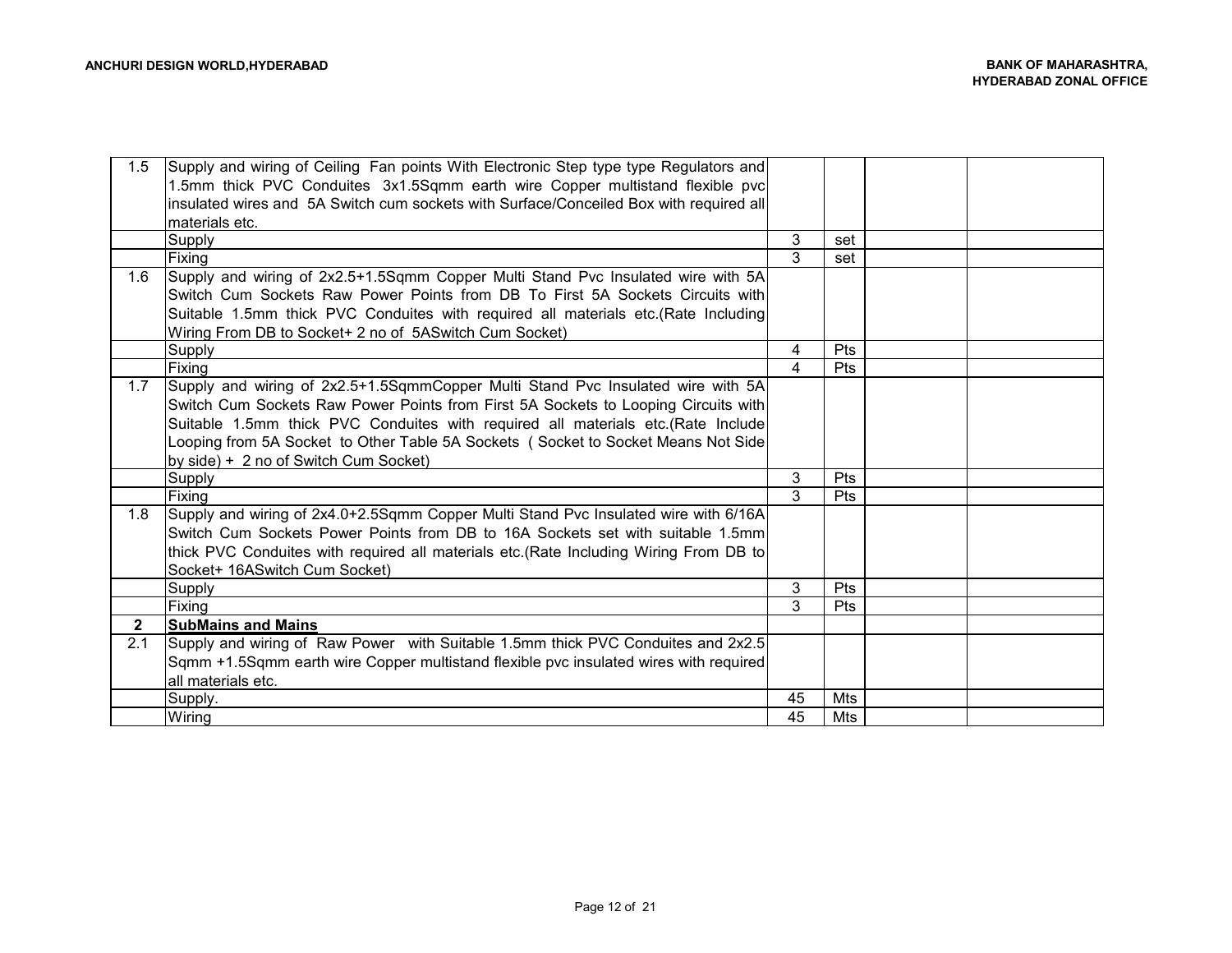| 2.2 | Supply and wiring of Circuits for RAW Power/Sign Board with Suitable 1.5mm thick PVC   |    |     |  |
|-----|----------------------------------------------------------------------------------------|----|-----|--|
|     | Conduites and 2x4.0 Sqmm +2.5Sqmm earth wire Copper multistand flexible pvc            |    |     |  |
|     | insulated wires with required all materials etc.                                       |    |     |  |
|     | Supply.                                                                                | 30 | Mts |  |
|     | Wiring                                                                                 | 30 | Mts |  |
| 2.3 | Supply and wiring of Circuits for Inputs with Suitable 1.5mm thick PVC Conduites and   |    |     |  |
|     | 4x6.0 Sqmm +4.0Sqmm earth wire Copper multistand flexible pvc insulated wires with     |    |     |  |
|     | required all materials etc.                                                            |    |     |  |
|     | Supply.                                                                                | 30 | Mts |  |
|     | Wiring                                                                                 | 30 | Mts |  |
| 2.4 | Supply and wiring of Circuits for Input with Suitable 1.5mm thick PVC Conduites and    |    |     |  |
|     | 2x6.0 Sqmm +4.0Sqmm earth wire Copper multistand flexible pvc insulated wires with     |    |     |  |
|     | required all materials etc.                                                            |    |     |  |
|     | Supply.                                                                                | 90 | Mts |  |
|     | Wiring                                                                                 | 90 | Mts |  |
| 2.5 | Supply and wiring of Circuits with Suitable 1.5mm thick PVC Conduites and 2x10.0       |    |     |  |
|     | Sqmm +6.0Sqmm earth wire Copper multistand flexible pvc insulated wires with required  |    |     |  |
|     | all materials etc.                                                                     |    |     |  |
|     | Supply.                                                                                | 15 | Mts |  |
|     | Wiring                                                                                 | 15 | Mts |  |
| 2.6 | Supply and wiring of Circuits with Suitable 1.5mm thick PVC Conduites and 4x10.0       |    |     |  |
|     | Sqmm +4.0Sqmm earth wire Copper multistand flexible pvc insulated wires with required  |    |     |  |
|     | all materials etc.                                                                     |    |     |  |
|     | Supply.                                                                                | 16 | Mts |  |
|     | Wiring                                                                                 | 16 | Mts |  |
| 2.7 | Supply and wiring of Circuits for Acs with Suitable 2mm thick PVC Conduite and 2x4.0   |    |     |  |
|     | Sqmm +2.5Sqmm earth wire Copper multistand flexible pvc insulated wires with Supply    |    |     |  |
|     | and fixing of Metal Clad socket and 25/32A SP MCB and all required all materials etc.( |    |     |  |
|     | All Stabilisers fixed at Near Panel Room)                                              |    |     |  |
|     | Supply.                                                                                | 6  | set |  |
|     | Wiring                                                                                 | 6  | set |  |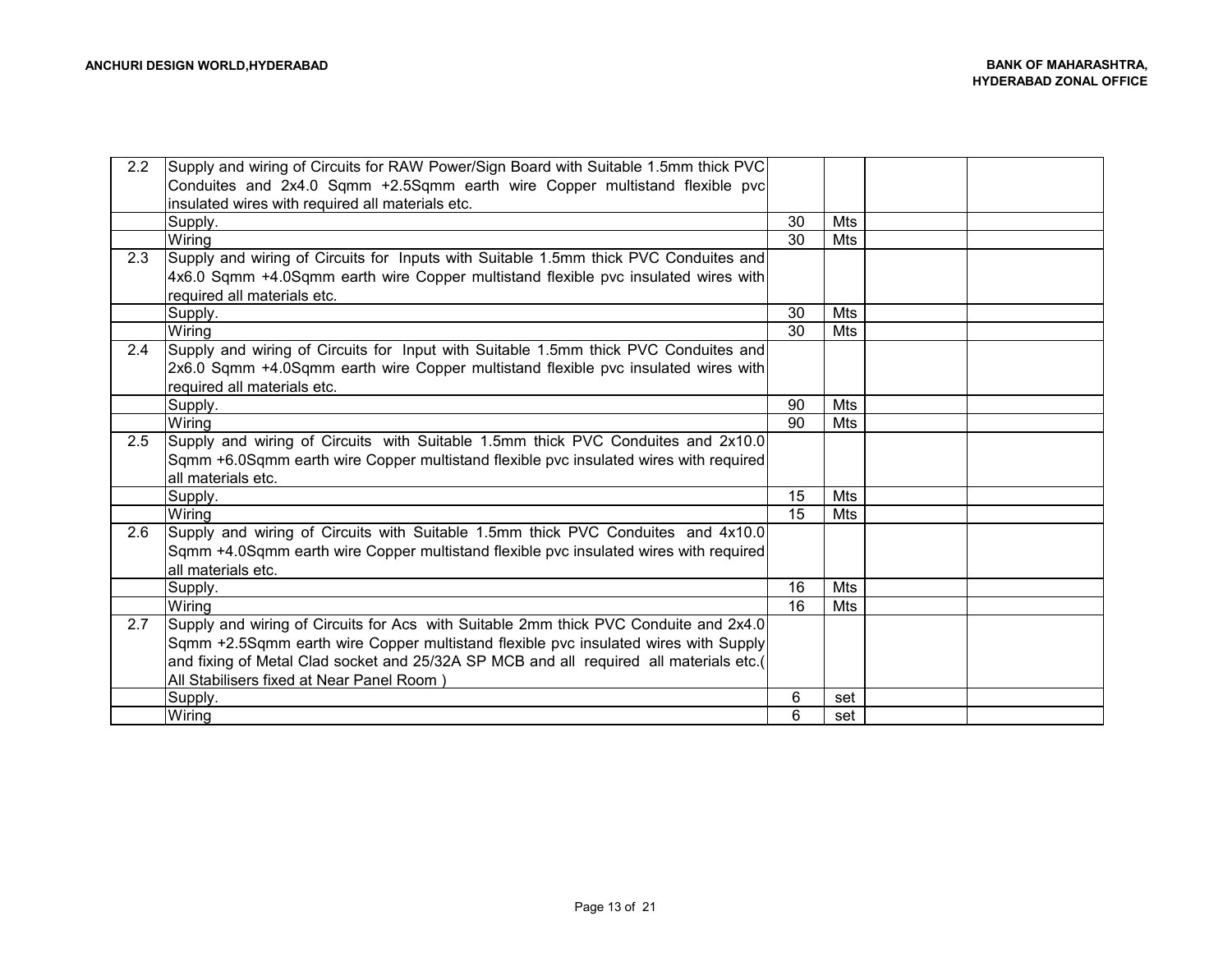| 2.8              | Supply and fixing of 4 pole 32/63A MCB with 4 Pole Encloser with 4 runs of 6 sqmm                                   |    |            |  |
|------------------|---------------------------------------------------------------------------------------------------------------------|----|------------|--|
|                  | PVC insulated multistranded copper conductor wire and 2 run of 2.5 sq, mm earth wire in                             |    |            |  |
|                  | heavy guage 25mm dia PVC Conduites concealed in wall or with suitable width casing                                  |    |            |  |
|                  | and capping of approved quality alongwith required accessories when laid on ceiling                                 |    |            |  |
|                  | Supply.                                                                                                             | 2  | set        |  |
|                  | Wiring                                                                                                              |    | set        |  |
| 3                | <b>SWITCH CUM SOCKETS</b>                                                                                           |    |            |  |
| 3.1              | Supply and fixing of 1No 6A Sockets with 6A Switch control for Raw/UPS Power with<br>Suitable Surface/MS boxes etc. |    |            |  |
|                  | Supply                                                                                                              | 4  | <b>Nos</b> |  |
|                  | fixing                                                                                                              | 4  | Nos        |  |
| 3.2              | Supply and fixing of 1No 6A Sockets with 6A Switch control for above Switch Control                                 |    |            |  |
|                  | Boards with suitable Surface/MS Boxes etc. Including Connections                                                    |    |            |  |
|                  | Supply                                                                                                              | 4  | Nos        |  |
|                  | fixing                                                                                                              | 4  | <b>Nos</b> |  |
| 3.3 <sub>2</sub> | Supply and fixing of 2No of 6A Sockets with 2 No of 6A Switch control for Raw/UPS                                   |    |            |  |
|                  | Power with Suitable Surface/MS boxes etc.                                                                           |    |            |  |
|                  | Supply                                                                                                              | 20 | <b>Nos</b> |  |
|                  | fixing                                                                                                              | 20 | <b>Nos</b> |  |
| 3.4              | Supply and fixing of 3No of 6A Sockets with 2 No of 6A Switch control for Raw/UPS                                   |    |            |  |
|                  | Power with Suitable Surface/MS boxes etc.                                                                           |    |            |  |
|                  | Supply                                                                                                              | 22 | <b>Nos</b> |  |
|                  | fixing                                                                                                              | 22 | <b>Nos</b> |  |
|                  |                                                                                                                     |    |            |  |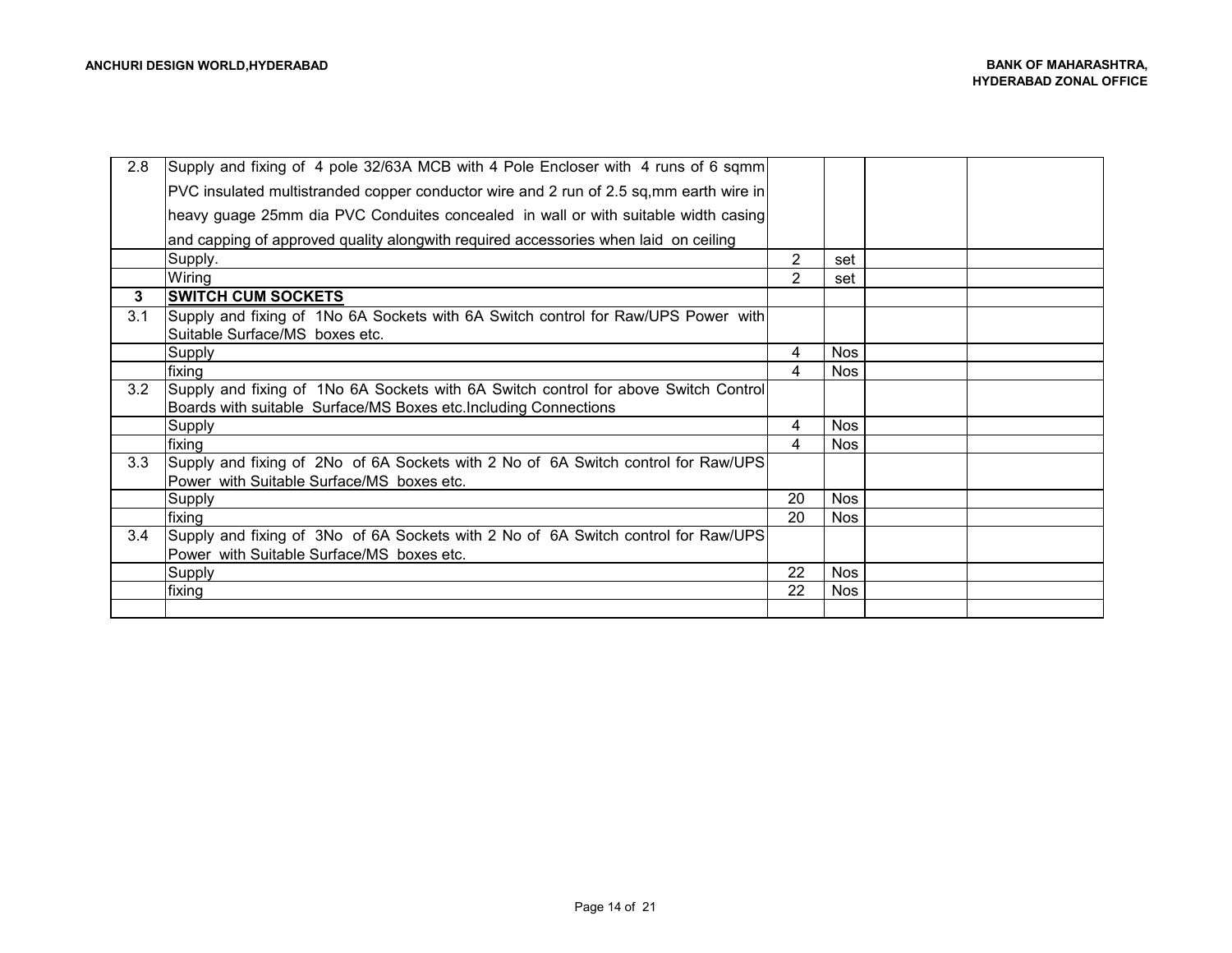| 4   | <b>Main Panel and Sub DBs</b>                                                           |      |            |  |
|-----|-----------------------------------------------------------------------------------------|------|------------|--|
| 4.1 | Supply and fixing testing and Commissioning of Electrical Main Panel Board fixed in a   |      |            |  |
|     | floor Mounted Cubicle Panel with provision such as connector blocks, Cable              |      |            |  |
|     | chambers, Earthbuses, Main Copper busbar Powder Coated semens greay Colour, the         |      |            |  |
|     | Panel Should be fabricated as for IE rules and as for the best engineering Practieswith |      |            |  |
|     | Required Grouting work and Material as follows                                          |      |            |  |
|     | Main Switch--250 A 4 Pole MCCB-1 No 250A HPL Change Over Switch,                        |      |            |  |
|     | R.Y.B Indicator<br>$-3NOS$                                                              |      |            |  |
|     | Digital Meter: Voltage, Amps With Selector Switchs                                      |      |            |  |
|     | Outgoing: 100A MCCB- 2 Nos63 TPN MCBs -3 Nos, 32A TPN MCBs- 3 Nos, 10-32A               |      |            |  |
|     | SP MCBs -18 Nos and 10KVAR MPPH L& T Capacitor Banks Connected to 32A TP                |      |            |  |
|     | MCBs-1 Nos                                                                              |      |            |  |
|     | with Required Internal wiring etc.                                                      |      |            |  |
|     | Supply                                                                                  | rate | Set        |  |
|     | fixing                                                                                  | rate | Set        |  |
| 4.2 | Supply & Installation, testing and Commissioning of the 8 way Vertical TPN Double door  |      |            |  |
|     | DB with125A 3Pole,25KA MCCB-1No as incomer, and Outgoings-63A TP MCBs-                  |      |            |  |
|     | 3Nos, 32A TP MCBs-2 Nos, 10/32A SP MCbs-9 Nos and required all Materials etc. (MDS      |      |            |  |
|     | Legrand)                                                                                |      |            |  |
|     | Supply                                                                                  |      | <b>Nos</b> |  |
|     | fixing                                                                                  |      | <b>Nos</b> |  |
| 4.3 | Supply & Installation, testing and Commissioning of the 4 way Vertical TPN Double door  |      |            |  |
|     | DB with 63A 4Pole MCB-1No as incomer, and Outgoings- 10/32A SP MCbs-12 Nos and          |      |            |  |
|     | required all Materials etc.(MDS Legrand)                                                |      |            |  |
|     | Supply                                                                                  |      | <b>Nos</b> |  |
|     | fixing                                                                                  |      | <b>Nos</b> |  |
| 4.4 | Supply & Installation, testing and Commissioning of the 8 way ETPN Double door DB       |      |            |  |
|     | with 63A MCB-1No as incomer, and Outgoings- 10/32A SP MCbs-24 Nos and required          |      |            |  |
|     | all Materials etc.(MDS Legrand)                                                         |      |            |  |
|     | <b>Supply</b>                                                                           |      | <b>Nos</b> |  |
|     | fixing                                                                                  |      | <b>Nos</b> |  |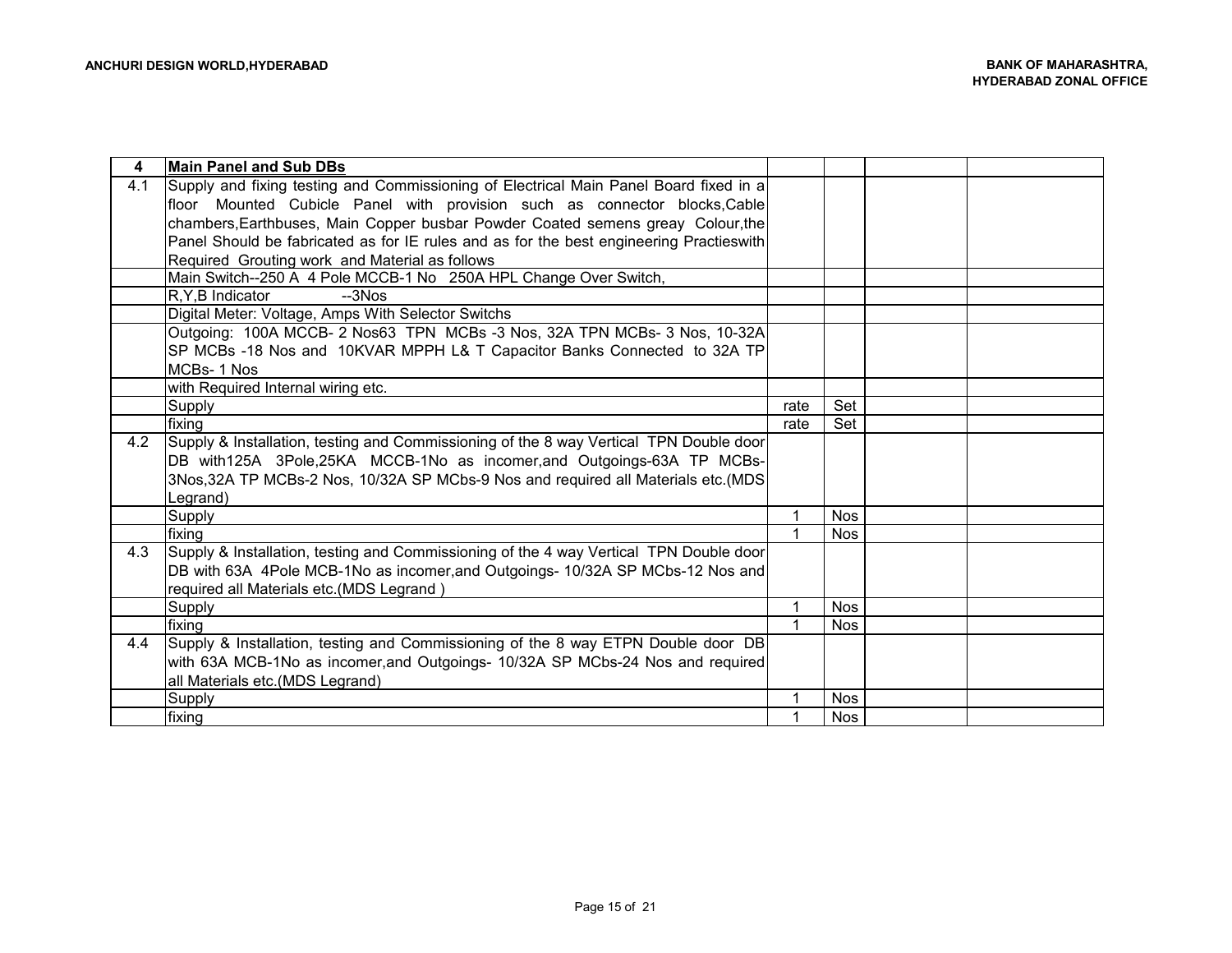| 4.5            | Supply & Installation, testing and Commissioning of the 4 way ETPN Double door DB |                |             |  |
|----------------|-----------------------------------------------------------------------------------|----------------|-------------|--|
|                | with 63A 4Pole 100ma EL MCB-1No as incomer, and Outgoings- 10/32A SP MCbs-12      |                |             |  |
|                | Nos and required all Materials etc.(MDS Legrand)                                  |                |             |  |
|                | Supply                                                                            |                | <b>Nos</b>  |  |
|                | fixing                                                                            |                | <b>Nos</b>  |  |
| 4.6            | Supply & Installation, testing and Commissioning of the 12 way SPN Double door DB |                |             |  |
|                | with 63/32A 2Pole MCB-1No as incomer, and Outgoings- 10/32A SP MCbs-10 Nos and    |                |             |  |
|                | required all Materials etc.(MDS Legrand)                                          |                |             |  |
|                | <b>Supply</b>                                                                     | $\overline{2}$ | <b>Nos</b>  |  |
|                | fixing                                                                            | $\mathcal{P}$  | <b>Nos</b>  |  |
| 4.7            | AC DB: Supply and fixing of 4 Pole Encloser with 4 Pole 63A MCB-1No.              |                |             |  |
|                | Supply                                                                            |                | <b>Nos</b>  |  |
|                | fixing                                                                            |                | <b>Nos</b>  |  |
| 4.8            | Supply and fixing of 20A 3Pin Metal clad socket with 32A SP MCB and required all  |                |             |  |
|                | Materials etc.                                                                    |                |             |  |
|                | Supply                                                                            |                | <b>Nos</b>  |  |
|                | fixing                                                                            |                | <b>Nos</b>  |  |
| 5              | <b>Power Cable Supply</b>                                                         |                |             |  |
|                |                                                                                   |                |             |  |
| 5.1            | Supply of 3.5Cx150Sqmm LT AI armoured cable WITH 10 swg Copper wire 2 runs        | 45             | Mtrs        |  |
|                |                                                                                   |                |             |  |
| 6              | <b>Power Cable Laying</b>                                                         |                |             |  |
|                |                                                                                   |                |             |  |
| 6.1            | Laying of 3.5Cx150Sqmm LT AI armoured cable                                       | 45             | <b>Mtrs</b> |  |
|                |                                                                                   |                |             |  |
| $\overline{7}$ | <b>Cable End Trminations</b>                                                      |                |             |  |
|                |                                                                                   |                |             |  |
| 7.1            | 3.5Cx150Sqmm Cable end Terminations                                               | 4              | sets        |  |
|                |                                                                                   |                |             |  |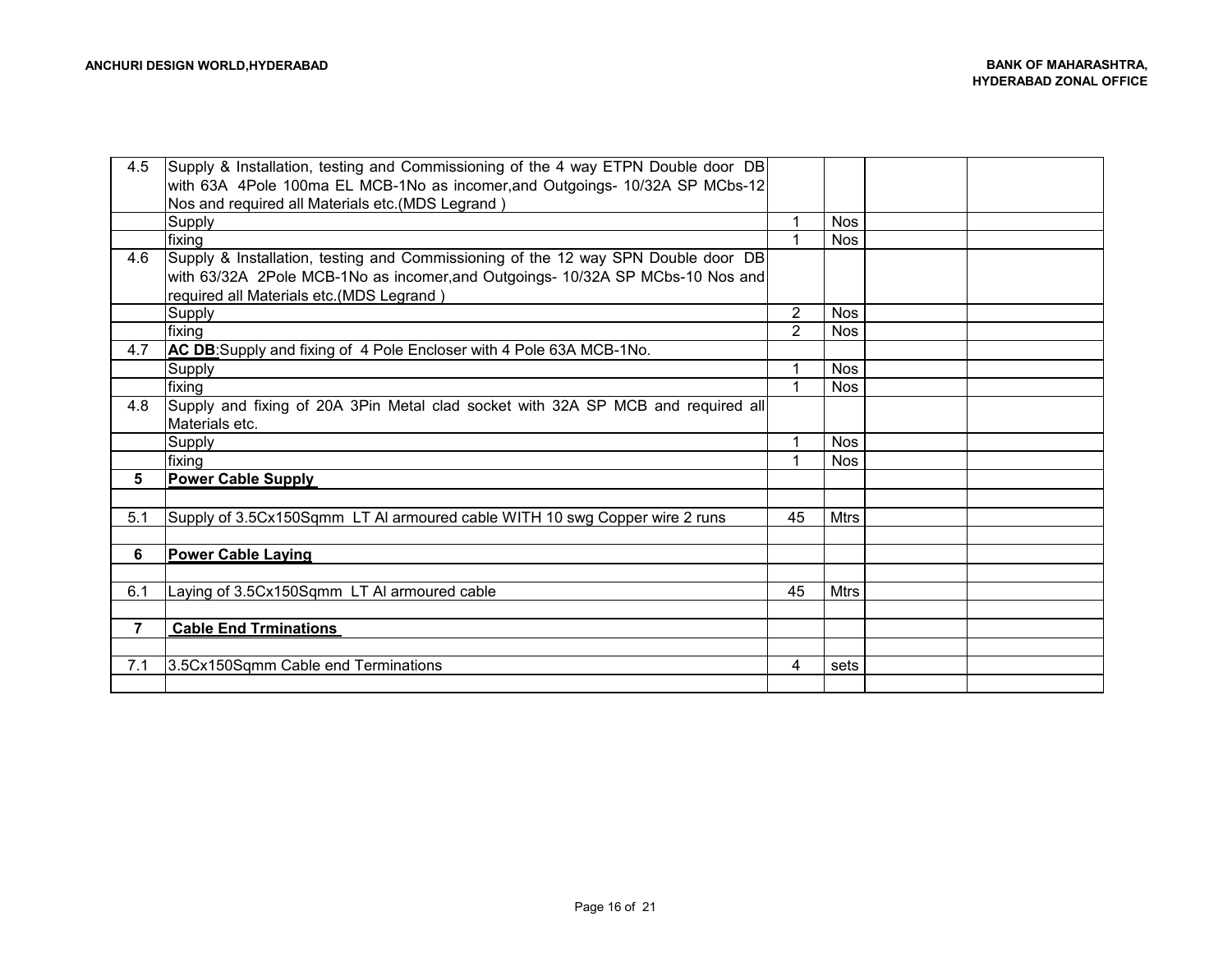| 8   | Raceways/ PVC counduit                                                                     |      |            |  |
|-----|--------------------------------------------------------------------------------------------|------|------------|--|
|     | Fabrication, Supply, installation of AI Floor raceway 2.0mm(3 equal partition as per       |      |            |  |
|     | follywing sizes) having 40mm depth with junction Box as for following sizes in flooring    |      |            |  |
|     | including chipping, chiseling of floor and making zarry and all related civil works.(The   |      |            |  |
|     | Floor trunking sample shall be approved by clint/architect/consultant before installation) |      |            |  |
|     |                                                                                            |      |            |  |
| 8.1 | 25mm                                                                                       |      |            |  |
|     | Supply                                                                                     | Rate | Mts        |  |
|     | <b>Fixing</b>                                                                              | Rate | Mts        |  |
| 8.2 | 132mm                                                                                      |      |            |  |
|     | Supply                                                                                     | Rate | <b>Mts</b> |  |
|     | Fixing                                                                                     | Rate | Mts        |  |
| 8.3 | 38mm                                                                                       |      |            |  |
|     | Supply                                                                                     | Rate | Mts        |  |
|     | Fixing                                                                                     | Rate | Mts        |  |
| 8.4 | 300x 300 x 50 mm, Floor JB with MS Sheet of 14 guage Powdwe Coated with                    |      |            |  |
|     | chamfered corners                                                                          |      |            |  |
|     | <b>Supply</b>                                                                              |      | <b>Nos</b> |  |
|     | Fixing                                                                                     |      | <b>Nos</b> |  |
| 8.5 | 150 x 150 x 50 mm, Floor JB with MS Sheet of 14 guage Powdwe Coated with                   |      |            |  |
|     | chamfered corners                                                                          |      |            |  |
|     | Supply                                                                                     |      | <b>Nos</b> |  |
|     | Fixing                                                                                     |      | <b>Nos</b> |  |
| 8.6 | 100 x 100 x 50 mm, Floor JB with MS Sheet of 14 guage Powdwe Coated with                   |      |            |  |
|     | chamfered corners                                                                          |      |            |  |
|     | Supply                                                                                     |      | <b>Nos</b> |  |
|     | Fixing                                                                                     |      | <b>Nos</b> |  |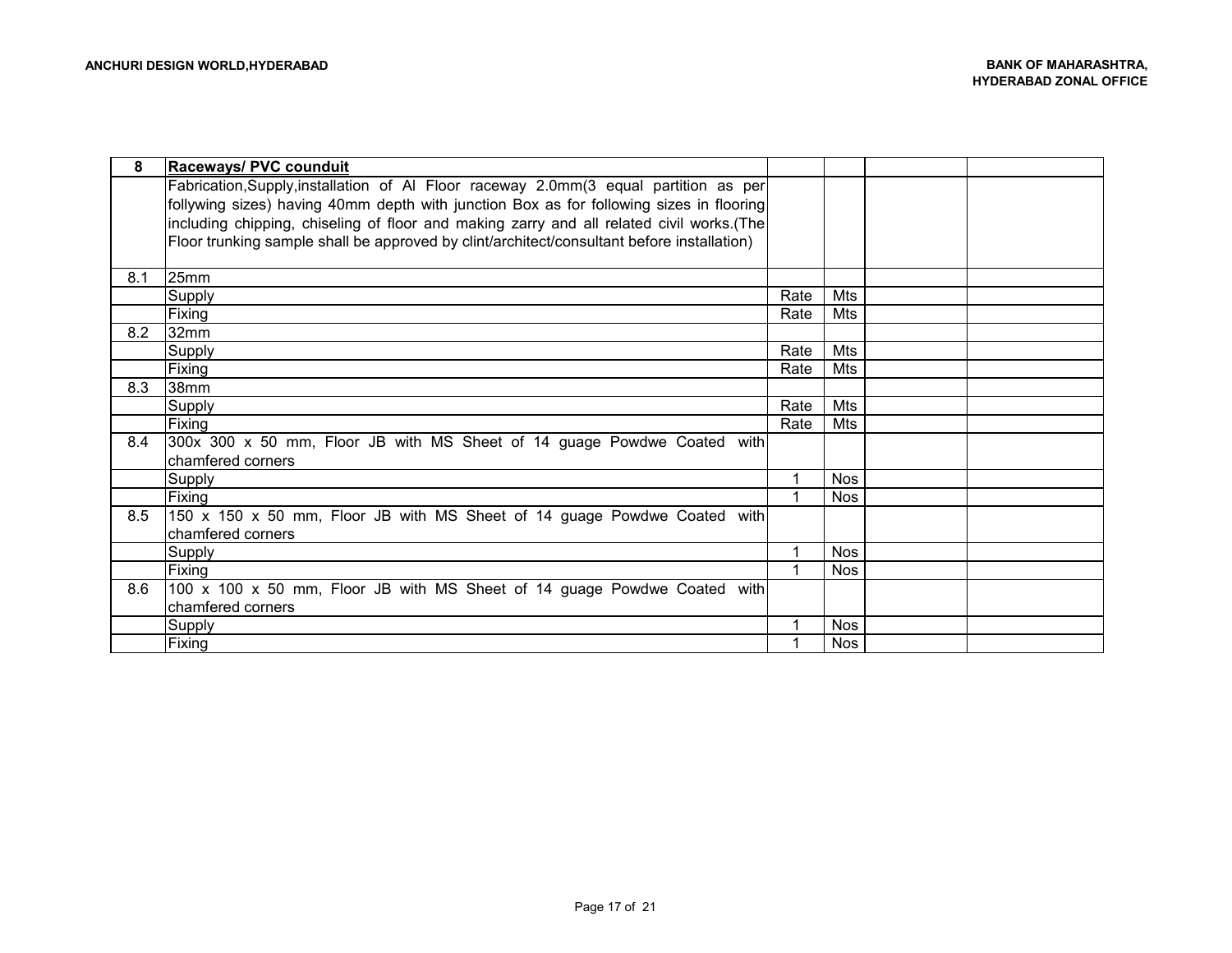| 9    | <b>UPS Wiring</b>                                                                      |    |            |  |
|------|----------------------------------------------------------------------------------------|----|------------|--|
| 9.1  | Supply and wiring of 2x2.5+1.5Sqmm Copper Multi Stand Pvc Insulated wire with 3 Nof    |    |            |  |
|      | 5A Switch and 3 No of Sockets UPS Power Points from DB To First Set of 5A Sockets      |    |            |  |
|      | Circuits with Suitable 1.5mm thick PVC Conduites with required all materials etc.(Rate |    |            |  |
|      | Including Wiring From DB to Socket+ 5ASwitch Cum Socket) Note: All Switches fixed      |    |            |  |
|      | above Table and Sockets Below Tables.                                                  |    |            |  |
|      | Supply                                                                                 | 16 | <b>Pts</b> |  |
|      | Fixing                                                                                 | 16 | <b>Pts</b> |  |
| 9.2  | Supply and wiring of 2x2.5+1.5SqmmCopper Multi Stand Pvc Insulated wire with 3 No of   |    |            |  |
|      | 5A Switches and 3 No of Sockets UPS Power Points from First Table to Second Table      |    |            |  |
|      | 5A Sockets to Looping Circuits with Suitable 1.5mm thick PVC Conduites with required   |    |            |  |
|      | all materials etc.(Rate Include Wire Looping from 5A Sockets to Other Table 5A         |    |            |  |
|      | Sockets + Switch Cum Socket)                                                           |    |            |  |
|      | Supply                                                                                 | 12 | Pts        |  |
|      | Fixing                                                                                 | 12 | <b>Pts</b> |  |
|      |                                                                                        |    |            |  |
| 10   | <b>LIGHT FITTINGS</b>                                                                  |    |            |  |
|      | Supplying and Fixing of the following light fittings complete with lamp/Tubes. The     |    |            |  |
|      | fixtures shall be installed with supply of all materials such as Teakwood round block, |    |            |  |
|      | balancing socket, conduit pipe, nipples, cheaknuts, bolts, nuts, PVC flexible          |    |            |  |
|      | hose, suspension rod/chain clamps/Connection wire from Ceiling Rose to fittings,       |    |            |  |
|      | Exhaust Fan Point Required all Materials etc.                                          |    |            |  |
| 10.1 | 24"X24" LED Panel FIXTURE ( ABL12B406 of Panasonic or LHEWDRP7UL1W045 of               |    |            |  |
|      | Havells or equavalent)                                                                 | 24 | <b>Nos</b> |  |
|      | 10.2   15W LED Panel FIXTURE ( ADL07R156 of Panasonic or LHEBJNP7IN1W015 of            |    |            |  |
|      | Havells or equavalent)                                                                 | 36 | <b>Nos</b> |  |
| 10.4 | [1X36w Copper Choke Mirolta fittings( Model Philips Make: TMS 2001/140 HPF)]           |    |            |  |
|      | /Equilent                                                                              | 6  | <b>Nos</b> |  |
| 10.6 | Fixing of 48" High Speed Cromption Ceiling Fan with suitable down roads Fan Hooks      |    |            |  |
|      | etc.                                                                                   | 3  | <b>Nos</b> |  |
| 10.7 | Fixing of 16" Wall Monting Fan cromption Make with suitable all fixing Materials etc.  |    |            |  |
|      |                                                                                        | 16 | <b>Nos</b> |  |
|      | 10.8 Havy Duty Exhaust Fans 12" (Cromption)                                            | 4  | <b>Nos</b> |  |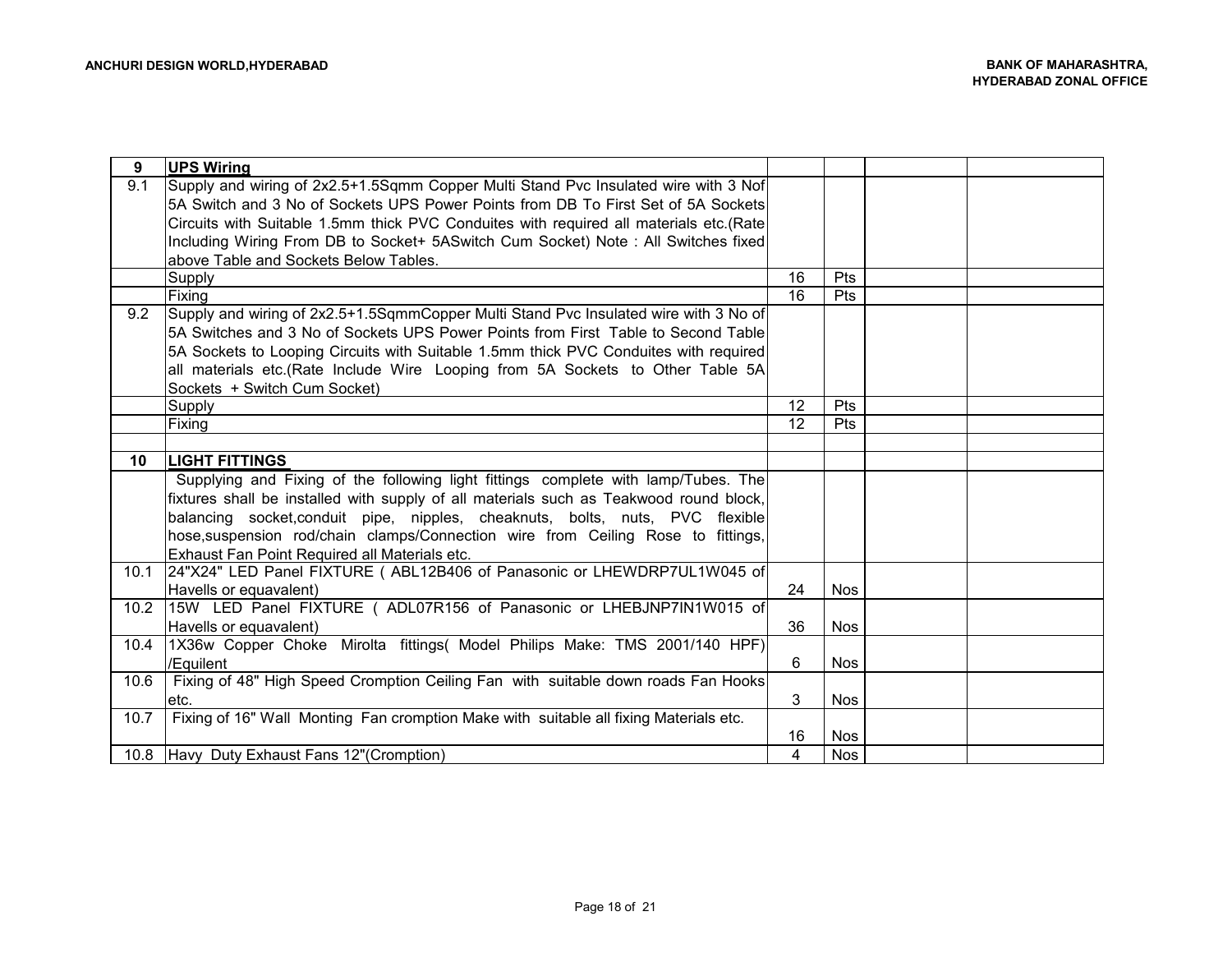| 11   | <b>EARTHING</b>                                                                        |               |             |  |
|------|----------------------------------------------------------------------------------------|---------------|-------------|--|
| 11.1 | Supply, fixing, testing& commissioning of earthing Earthpit with Copper plate          |               |             |  |
|      | 600x600x3mm thick, 25x3mm Copper Flat 40mm GI pipe, chorcoal, salt, funnel, mesh,      |               |             |  |
|      | cover etc. digging depth up to 7'                                                      | $\mathcal{P}$ | Nos         |  |
| 11.2 | Supply, fixing, testing& commissioning of earthing Earthpit with GI plate 600x600x3mm  |               |             |  |
|      | thick, 25x6mm Gi flat, 40mm GI pipe, chorcoal, salt, funnel, mesh, cover etc. digging  |               |             |  |
|      | depth up to 7'                                                                         | 2             | <b>Nos</b>  |  |
| 11.3 | Supply and fixing of earthing Flat 25x6mm Gi flat                                      | 50            | <b>Mtrs</b> |  |
| 11.4 | Supply and fixing of 8SWG bare Copper wire with suitable PVC conduit required all      |               |             |  |
|      | materials etc.                                                                         | 100           | Mts         |  |
| 12   | <b>Telephone</b>                                                                       |               |             |  |
| 12.1 | Supply and fixing of RJ 11 Telephone socket with 2 Pair Telephone Cable From Each      |               |             |  |
|      | Table to EPABX, this include suitable Surface/conceiled box and required all materials |               |             |  |
|      | this Includes Supply and fixing of Suitabl PVC Conduites and Cable Numbers to          |               |             |  |
|      | provided.                                                                              |               |             |  |
|      | Supply.                                                                                | 8             | Sets        |  |
|      | Fixing                                                                                 | 8             | sets        |  |
| 12.2 | Supply and Wiring of Telephone Points Wiring with 10 Pair Copper cable and suitable    |               |             |  |
|      | conduites, required all materials etc.                                                 |               |             |  |
|      | Supply.                                                                                | 45            | Mts         |  |
|      | Fixing                                                                                 | 45            | Mts         |  |
| 12.3 | Supply and fixing of Telephone 30 Pair Tag Box with Crone Connectors.                  |               |             |  |
|      | Supply.                                                                                | 1             | no          |  |
|      | Fixing                                                                                 |               | no          |  |
| 12.3 | Supply and fixing of Telephone 100 Pair Tag Box with Crone Connectors.                 |               |             |  |
|      | Supply.                                                                                | Rate Onl no   |             |  |
|      | Fixing                                                                                 | Rate Onl      | no          |  |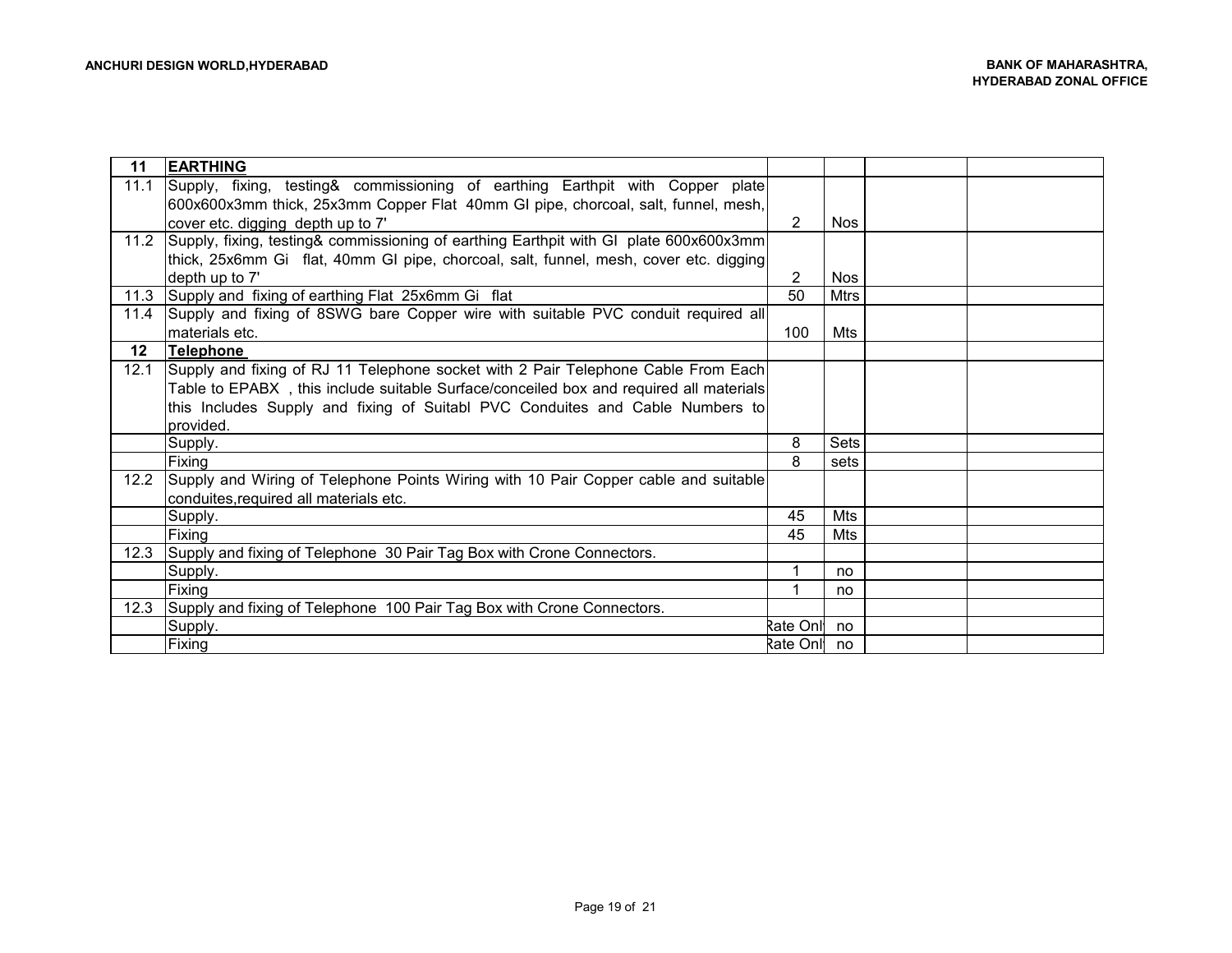|      | 13 LAN & LAN CABLING(Including E-LOBBY & ATM points)                                     |           |            |  |
|------|------------------------------------------------------------------------------------------|-----------|------------|--|
|      | 13.1 Supply and fixing of CAT-6 24 Port Jack Panel with all cables terminatins           | Rate Only |            |  |
|      | 13.2 Supply and fixing of 9U Rack with accessaries (Self, Cable Manager, Power Manager   |           |            |  |
|      | letc)                                                                                    | Rate Only |            |  |
|      | 13.3 Supply and fixing of 24 port switch with all connections.                           | Rate Only |            |  |
|      | 13.4 Supply and fixing of Factory Crimped CAT 6 Patch cords 3'                           |           | 21 Nos     |  |
|      | 13.5 Supply and fixing of Factory Crimped CAT 6 patch cords7'                            |           | 21 Nos     |  |
|      | 13.6 Supply and laying of CAT6 Cable with PVC Conduites, feruule nos and all connections |           |            |  |
|      | including LAN Drawings.                                                                  |           | $42$ Pts   |  |
|      | 13.7 Supply Installation of CAT 6 Information outlets                                    |           | 42 Nos     |  |
| 14   | <b>MUSIC SYSTEMS.</b>                                                                    |           |            |  |
| 14.1 | SFTC of Music Systems Speakers 8" duel cone, 80hms, Each with 100V Line                  |           |            |  |
|      | Transformer and including 46 Stands twin twisted Copper Wire drawn Suitable 1.5mm        |           |            |  |
|      | thick PVC Conduites with required all materials and Connections tape Player Provided     |           |            |  |
|      | at Centralized Points. (Dicided Bank) (All Speakears Connected Series)                   |           |            |  |
|      | Supply.                                                                                  | 6         | <b>Pts</b> |  |
|      | Fixing                                                                                   | 6         | <b>Pts</b> |  |
|      | 14.2 Providing and fixing of Amplifier for Caset Player and Should be Connected Computer |           |            |  |
|      | (Multi Media) to Play the CDs, Amplifier Should be 100V Line And Suitable to             |           |            |  |
|      | Connection of Computer etc(Philips or Ahuja) UPA 2000 and Philips Redio/FM/Cd            |           |            |  |
|      | <b>Player Set</b>                                                                        |           |            |  |
|      | Supply                                                                                   |           | Set        |  |
|      | Fixing                                                                                   |           | Set        |  |
|      |                                                                                          |           |            |  |
|      |                                                                                          |           |            |  |
|      | <b>TOTAL AMOUNT : II : SULTAN BAZAR BRANCH</b>                                           |           |            |  |

| TOTAL : I : ZONAL OFFICE<br><b>TOTAL : II : SULTAN BAZAR BRANCH</b> |
|---------------------------------------------------------------------|
| TOTAL AMOUNT : I + II :                                             |
| <b>Discounts If Any</b>                                             |
| <b>TOTAL AMOUNT (After Discount)</b>                                |